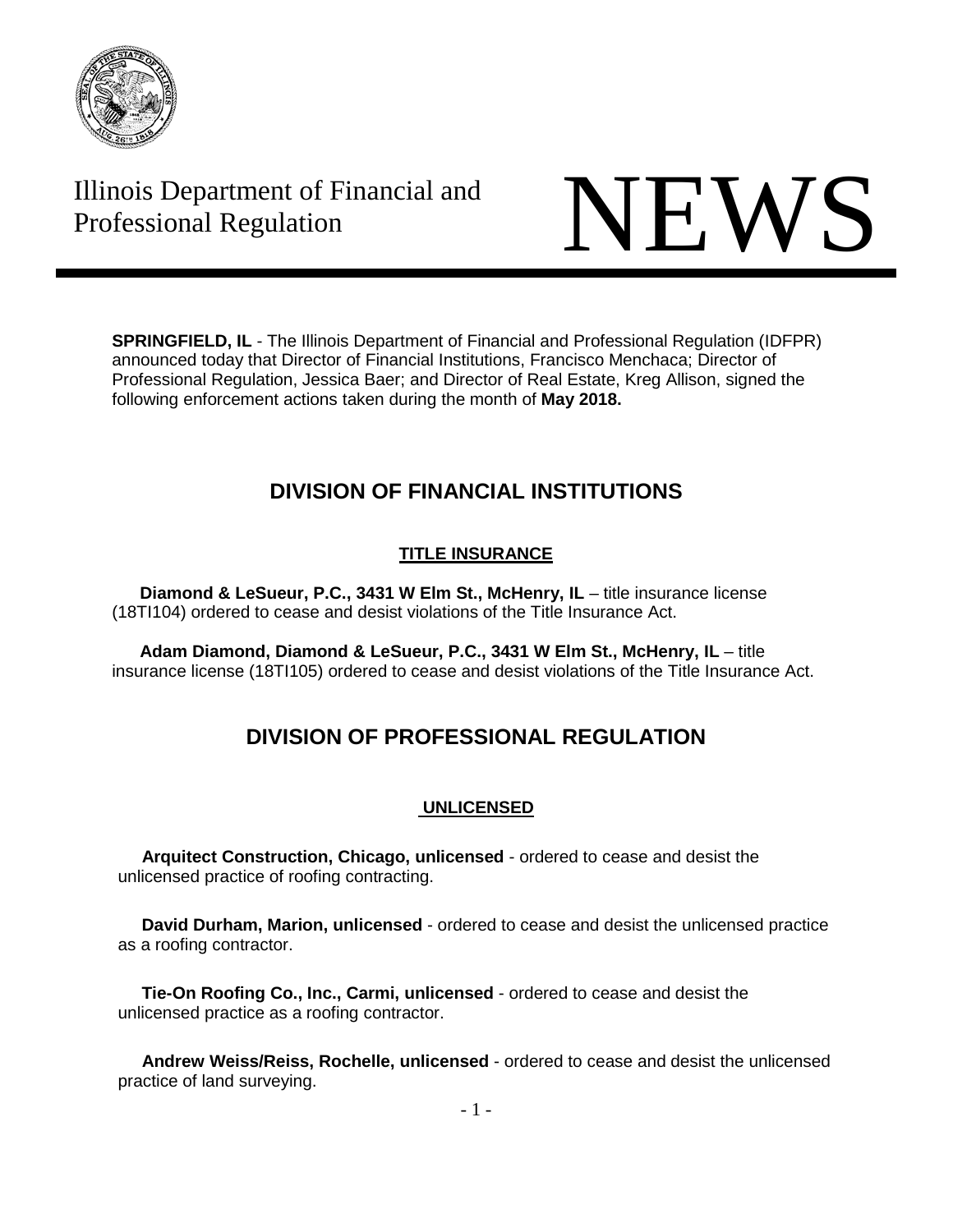#### **BARBER, COSMETOLOGY, ESTHETICS, NAIL TECHNOLOGY & HAIR BRAIDING**

 **Anjelica Bannos, Park Ridge, 131006782** - esthetician license reprimanded and fined \$500 for engaging in the unlicensed practice of esthetics or cosmetology while her license was in a non-renewed status.

 **JoAnn Bosnos, Elgin, 011284846** - cosmetologist license suspended for failure to file and/or pay Illinois state taxes.

 **Boris Brown, Bloomington, 012008560** - cosmetologist teacher license card suspended for failure to file and/or pay Illinois state income taxes.

 **Angela Bullard, Pittsfield, 169027496** - nail technician license issued and placed on nonreporting probation for two years for a prior criminal conviction directly related to the practice of nail technology.

 **John Carothers, Chicago, 006064529** - barber license suspended for failure to file and/or pay Illinois state taxes.

 **Natale Dipietra, Carol Stream, 006055933** - barber license suspended for failure to file and/or pay Illinois state taxes.

 **Carmen Dismuke, Peoria, 011268114** - cosmetologist license placed on non-reporting probation for one year due to practicing on a lapsed license and numerous criminal convictions.

 **Ginger Dykstra, Belleville, 011255372** - cosmetologist license suspended for failure to file and/or pay Illinois state income taxes.

 **Don Fields, Joliet, 006062437** - barber license reprimanded and fined \$500 for engaging in the unlicensed practice of barbering or cosmetology.

 **Sherry Finley, Chicago, 011264506** - cosmetologist license suspended for failure to file and/or pay Illinois state income taxes.

 **Rachel Glenn, Chicago, 011236104** - cosmetologist license suspended for failure to file and/or pay Illinois state taxes.

 **Cynthia Hartley, Moline, 131012992** - esthetician license issued with reprimand and fined \$250 for practicing in Illinois prior to the issuance of her Illinois license.

 **Molly Hurley, Warsaw, 011295141** - cosmetologist license suspended for failure to file and/or pay Illinois state income taxes.

 **Felena Ishmon, Rockford, 011247873** - cosmetologist license placed in refuse to renew status based on willfully filing false records and failure to complete continuing education as required.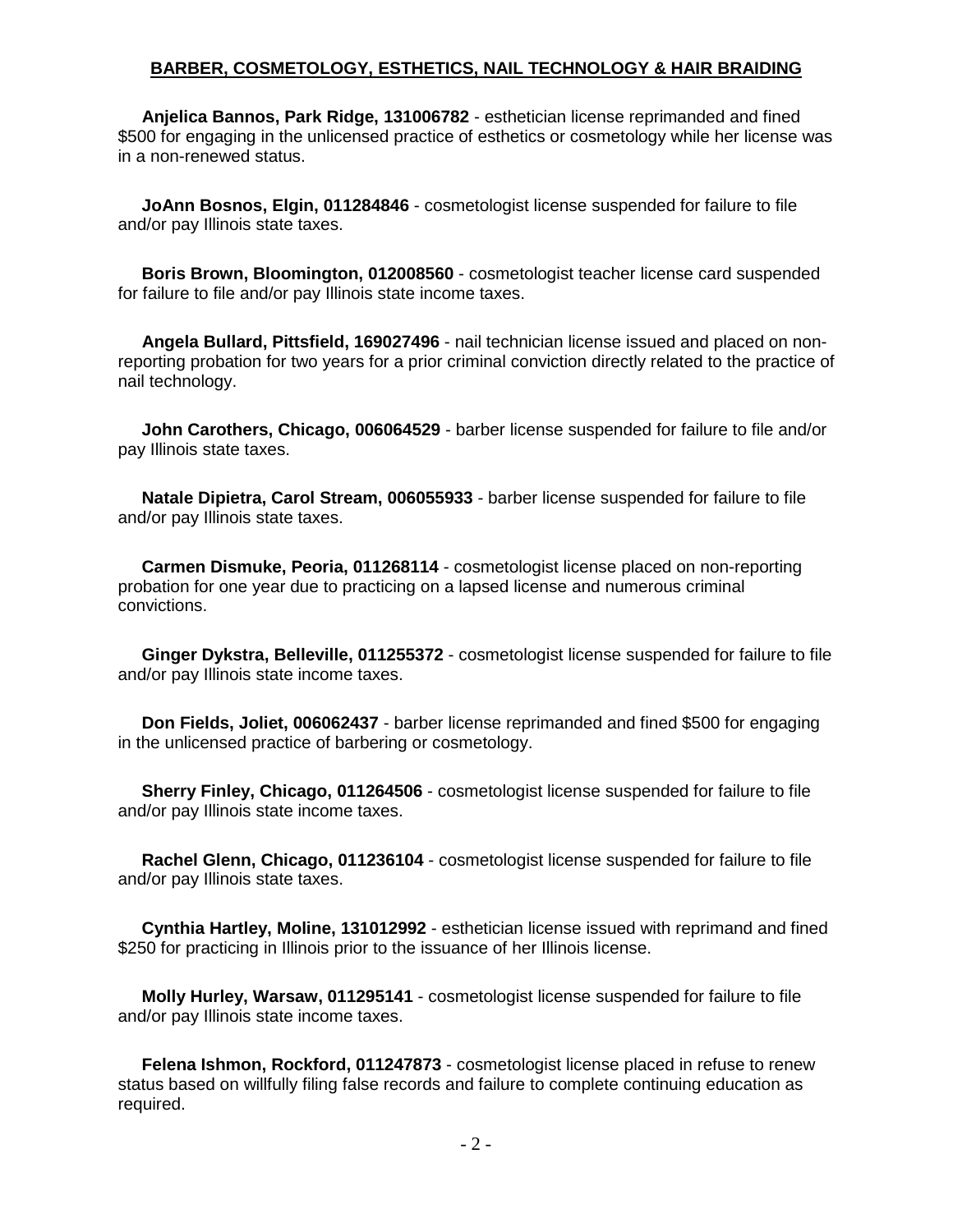**Robert Johnson, Calhoun Falls, SC, 011248088** - cosmetologist license suspended for failure to file and/or pay Illinois state taxes

 **Andre Johnson, Matteson, 006064561** - barber license suspended for failure to file and/or pay Illinois state income taxes.

 **Ashley Luis, Joliet, 011293466** - cosmetologist license suspended for failure to file and/or pay Illinois state taxes.

 **Ryan Murphy, Pekin, 011261775** - cosmetologist license suspended for failure to file and/or pay Illinois state taxes.

 **Nail Spa II SL, Inc, Oak Park, 189012025** - salon license placed on probation for one year and fined \$500 based on unsanitary conditions.

 **Ericka Powell, Joliet, 011311540** - cosmetologist license suspended for failure to file and/or pay Illinois state income taxes.

 **Tramaine Roberts, Matteson, 012008891** - cosmetologist teacher license issued and placed on suspension for one year based on material misstatements to the Department and unprofessional conduct.

 **Chrystalin Sherrell, Frankfort, 012008893** - cosmetologist teacher license to be issued with probation to run concurrent with her cosmetologist probation and fined \$500 based on material misstatement to Department and sister-state discipline.

 **Angela Smith, Homewood, 011245304** - permanent employee registration card suspended for failure to file and/or pay Illinois state taxes

 **Jane Taylor, Chicago, 011226708** - cosmetologist license suspended for failure to file and/or pay Illinois state taxes

 **Kenneth Williams, Granite City, 006065112** - barber license suspended for failure to file and/or pay Illinois state income taxes.

 **Cassandra Yates, Island Lake, 169014466** - nail technician license restored with reprimand and fined \$250 for practicing during a portion of the period in which her license had lapsed.

#### **DENTAL**

 **Neeta Bhushan, Lisle, 019027625** - dental license placed in refuse to renew status due to substandard care and patient abandonment.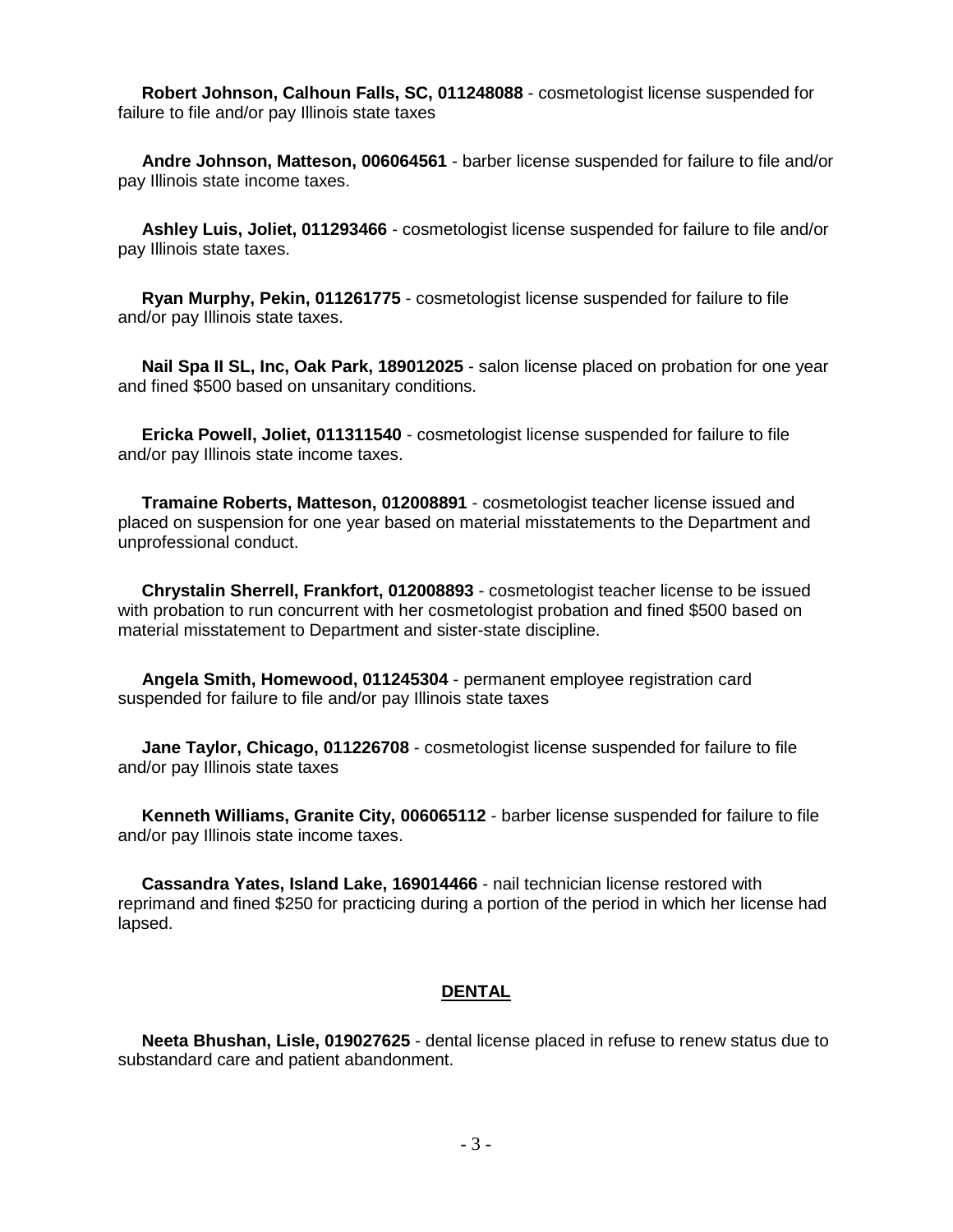**James Cho, DesPlaines, 019022055** - dental license reprimanded and fined \$1,500 after allegations that he failed to keep accurate records of patient care and treatment.

 **Robert Nacin, Rock Island, 019013656** - dental license placed on probation for one year and controlled substance license, **319003786**, voluntarily and permanently surrendered due to gross and excessive overprescribing for no documented dental necessity.

 **Mohammad Zaffar, Chicago, 019015417** - dental license reprimanded with continuing education due after inspections were conducted on respondent's practice and unsanitary conditions were present.

#### **CLINICAL PSYCHOLOGIST**

 **Anne Hachmeister-Levin, Gurnee, 071004337** - clinical psychologist license suspended for failure to file and/or pay Illinois state income taxes.

 **Letitia Libman, Geneva, 071003004** - clinical psychologist license automatically, indefinitely suspended for a minimum of six months after respondent violated probation; failed to make quarterly reports to the Department and failed to submit proof of completion of continuing education.

 **H Cook Rollo, Homewood, 071002112** - clinical psychologist license automatically, indefinitely suspended for a minimum of six months after respondent violated probation; failed to report quarterly reports to the Department.

# **COLLECTION AGENCY**

 **Avant, LLC, Chicago, 017022158** - collection agency license issued on probation for one year and fined \$5,000 based on alleged sister-state disciplines.

 **National Credit Adjusters, LLC, Hutchinson, KS, 017021854** - collection agency license placed on probation for two years based on failure to maintain creditworthiness as required and sister-state discipline.

 **New Penn Financial, LLC, Plymouth Meeting, PA, 017022154** - collection agency license issued with reprimand based on a sister-state discipline.

 **Reviver Financial, LLC, Hutchinson, KS, 017022156** - collection agency license issued and placed on probation for two years based on failure to maintain creditworthiness as required and sister-state discipline.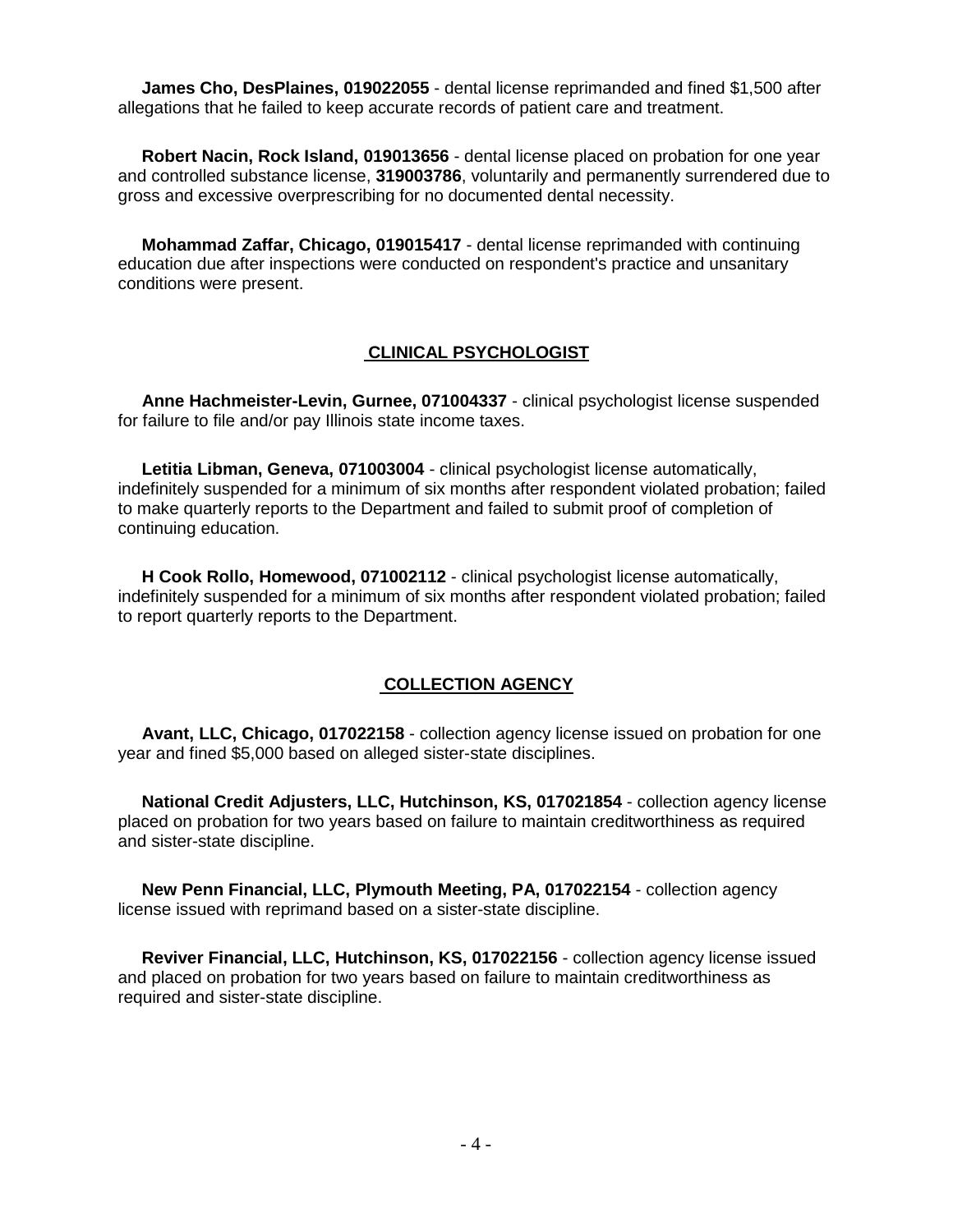#### **DETECTIVE, ALARM, SECURITY, FINGERPRINT VENDOR & LOCKSMITH**

 **Quantas Anderson, Chicago, 129186171** - permanent employee registration card suspended for failure to file and/or pay Illinois state income taxes.

 **Charles Backstrom, Arlington Heights, 129397394** - permanent employee registration card suspended for failure to file and/or pay Illinois state income taxes.

 **Willie Bailey, Lynwood, 129113785** - permanent employee registration card suspended for failure to file and/or pay Illinois state taxes.

 **Regina Barnes, Joliet, 129344232** - permanent employee registration card suspended for failure to file and/or pay Illinois state income taxes.

 **Kenneth Beck, Chicago, 129382281** - permanent employee registration card suspended for failure to file and/or pay Illinois state income taxes.

 **Tanisha Bivins, Chicago, 129387744** - permanent employee registration card suspended for failure to file and/or pay Illinois state income taxes.

 **Edward Blassingame, Joliet, 129424492** - permanent employee registration card to be issued and placed on non-reporting probation for five years due to criminal conviction.

 **Deandre Bowman, Chicago, 129373451** - permanent employee registration card suspended for failure to file and/or pay Illinois state income taxes.

 **Brian Brown, Chicago, 129193798** - permanent employee registration card suspended for failure to file and/or pay Illinois state income taxes

 **Ryan Buazard, Elk Grove Village, 129406103** - permanent employee registration card placed in refuse to renew status due to an arrest and conviction for retail theft.

 **Brian Buford, Oak Lawn, 129308739** - permanent employee registration card suspended for failure to file and/or pay Illinois state income taxes.

 **Felton Burkett, Chicago, 129262214** - permanent employee registration card suspended for failure to file and/or pay Illinois state income taxes.

 **Willie Byrd, Lansing, 129424490** - permanent employee registration card issued and placed on non-reporting probation for five years due to criminal conviction.

 **Louise Cannon, Chicago, 129424486** - permanent employee registration card issued and placed on non-reporting probation for one year due to criminal convictions and failure to report.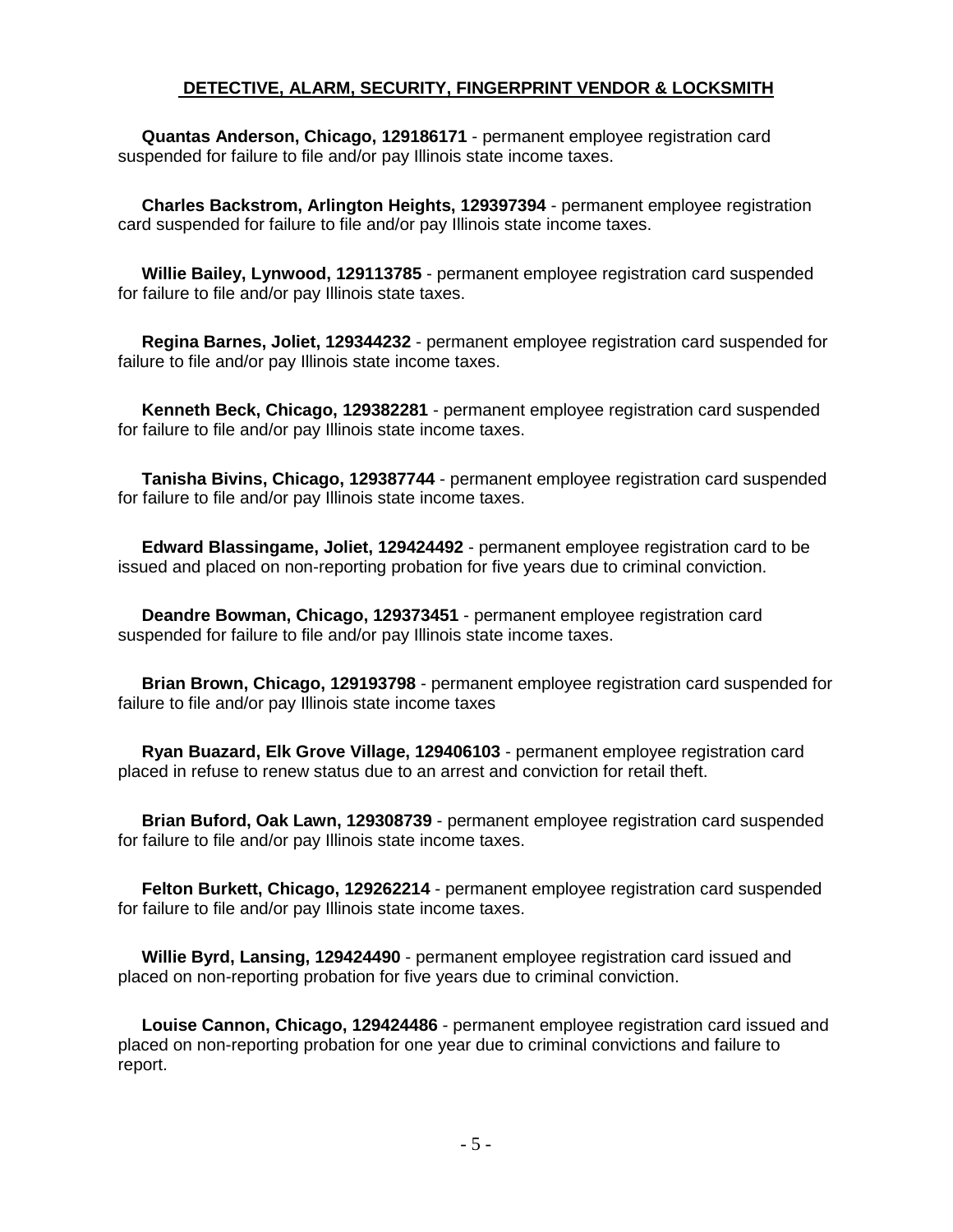**Marque Collier, Chicago, 129340262** - permanent employee registration card placed in refuse to renew status due to an arrest and conviction for carry/possess a firearm.

 **Paul Collins, Lynwood, 129190657** - permanent employee registration card suspended for failure to file and/or pay Illinois state income taxes.

 **Derrell Cooper, Chicago, 129394460** - permanent employee registration card placed in refuse to renew status for failure to appear for a disciplinary conference.

 **Douglas Copus, Loves Park, 129210606** - permanent employee registration card suspended for failure to file and/or pay Illinois state income taxes.

 **Shalonda Cotton, Chicago, 129352553** - permanent employee registration card suspended for failure to file and/or pay Illinois state income taxes.

 **Erica Davis, Aurora, 129263945** - permanent employee registration card indefinitely suspended due to a criminal conviction.

 **Tyrone Deal, Rockford, 129391532** - permanent employee registration card placed in refuse to renew status due to an arrest and conviction for domestic battery/bodily harm.

 **Theresa DeBerry, Alsip, 129290754** - permanent employee registration card suspended for failure to file and/or pay Illinois state income taxes

 **Ashley Dillon, Chicago, 129app3707619** - permanent employee registration card to be issued and placed on non-reporting probation for two years due to criminal conviction.

 **Tyree Dixon, Chicago, 129424488** - permanent employee registration card issued and placed on non-reporting probation for one year due to criminal conviction.

 **Leroy Dortch, Chicago, 129249954** - permanent employee registration card placed on non-reporting probation for two years and firearm control card shall be prohibited for two years due to criminal failure to report.

 **William Durham, Murphysboro, 129330779** - permanent employee registration card suspended for failure to file and/or pay Illinois state income taxes.

 **Nickolas Ester, Chicago, 129424288** - permanent employee registration card issued and placed on non-reporting probation for three years due to criminal conviction and failure to report.

 **Quintis Fields, Harvey, 129379076** - permanent employee registration card indefinitely suspended because of failure to report arrest and conviction for unlawful use of a weapon/vehicle.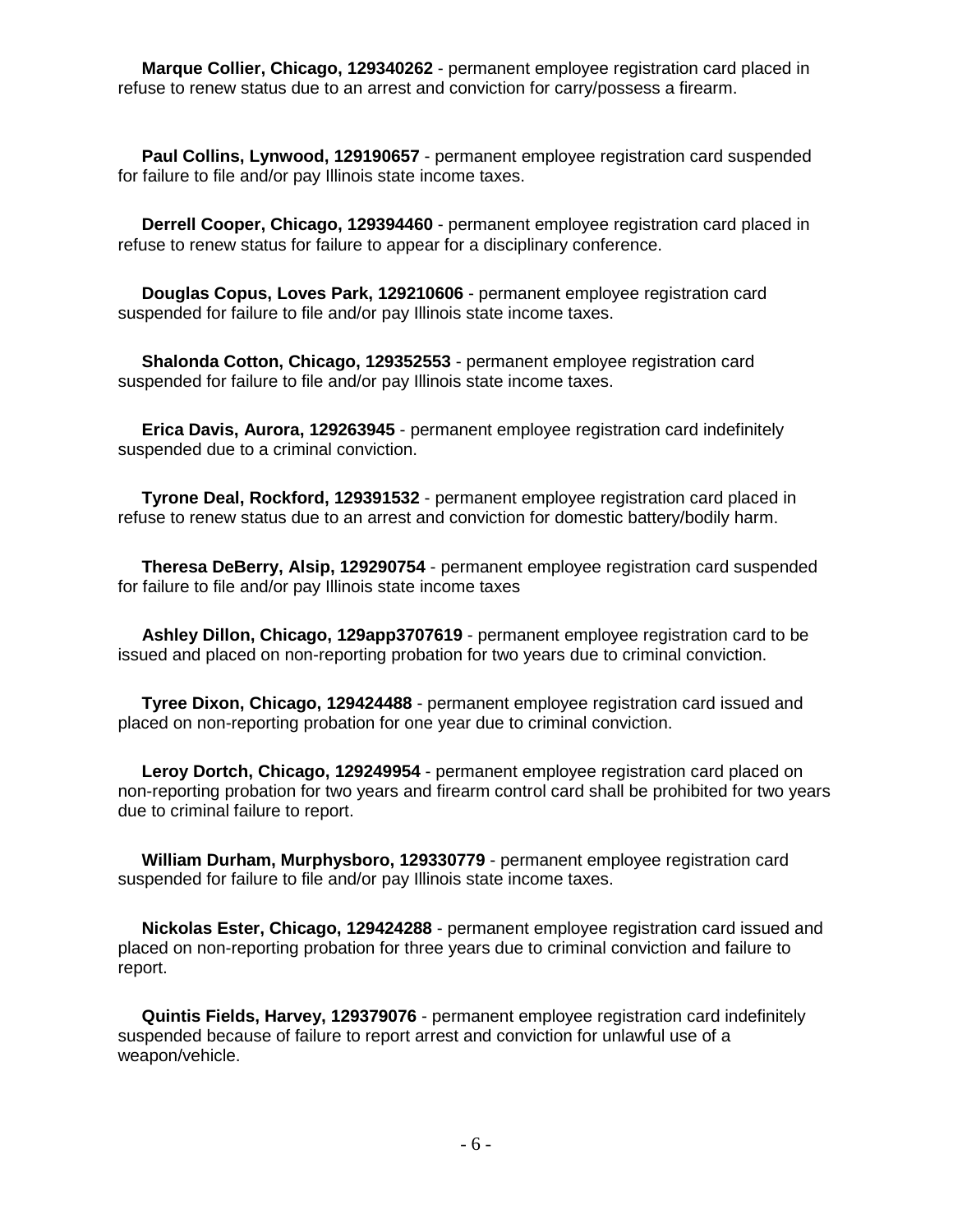**Jonathan Fullman, Chicago, 129356793** - permanent employee registration card indefinitely suspended because of failure to report arrest and conviction for aggravated fleeing/2+ traffic control devices.

 **Felecia Halley, Chicago, 129413913** - permanent employee registration card suspended for failure to file and/or pay Illinois state income taxes

 **Joseph Hammonds, Chicago, 129351746** - permanent employee registration card suspended for failure to file and/or pay Illinois state income taxes.

 **Joseph Hammonds, Chicago, 129351746** - permanent employee registration card indefinitely suspended for being more than 30 days delinquent in the payment of child support.

 **Rochelle Hampton, Chicago, 129280726** - permanent employee registration card placed in refuse to renew status for failure to appear for a disciplinary conference.

 **John Howard, Chicago, 129048260** - permanent employee registration card placed in refuse to renew status for being more than 30 days delinquent in the payment of child support.

 **Henry Howard, Flossmoor, 129259310** - permanent employee registration card suspended for failure to file and/or pay Illinois state income taxes.

 **David Howell, Chicago, 129313881** - permanent employee registration card suspended for failure to file and/or pay Illinois state income taxes.

 **Reba Hundley, Chicago, 129315700** - permanent employee registration card placed in refuse to renew status for failure to appear for a disciplinary conference.

 **Jarvis Hunt, Chicago, 129348480** - permanent employee registration card placed in refuse to renew status for being more than 30 days delinquent in the payment of child support.

 **Byron Isaac, Chicago, 129385095** - permanent employee registration card placed in refuse to renew status for being more than 30 days delinquent in the payment of child support.

 **Corey Jackson, Rockford, 129383278** - permanent employee registration card placed in refuse to renew status due to an arrest and conviction for criminal damage to property.

 **Larome Jamerson, Chicago, 129424491** - permanent employee registration card issued and placed on non-reporting probation for five years due to criminal conviction.

 **Antwan Jeffries, Chicago, 129229620** - permanent employee registration card placed in refuse to renew status for being more than 30 days delinquent in the payment of child support.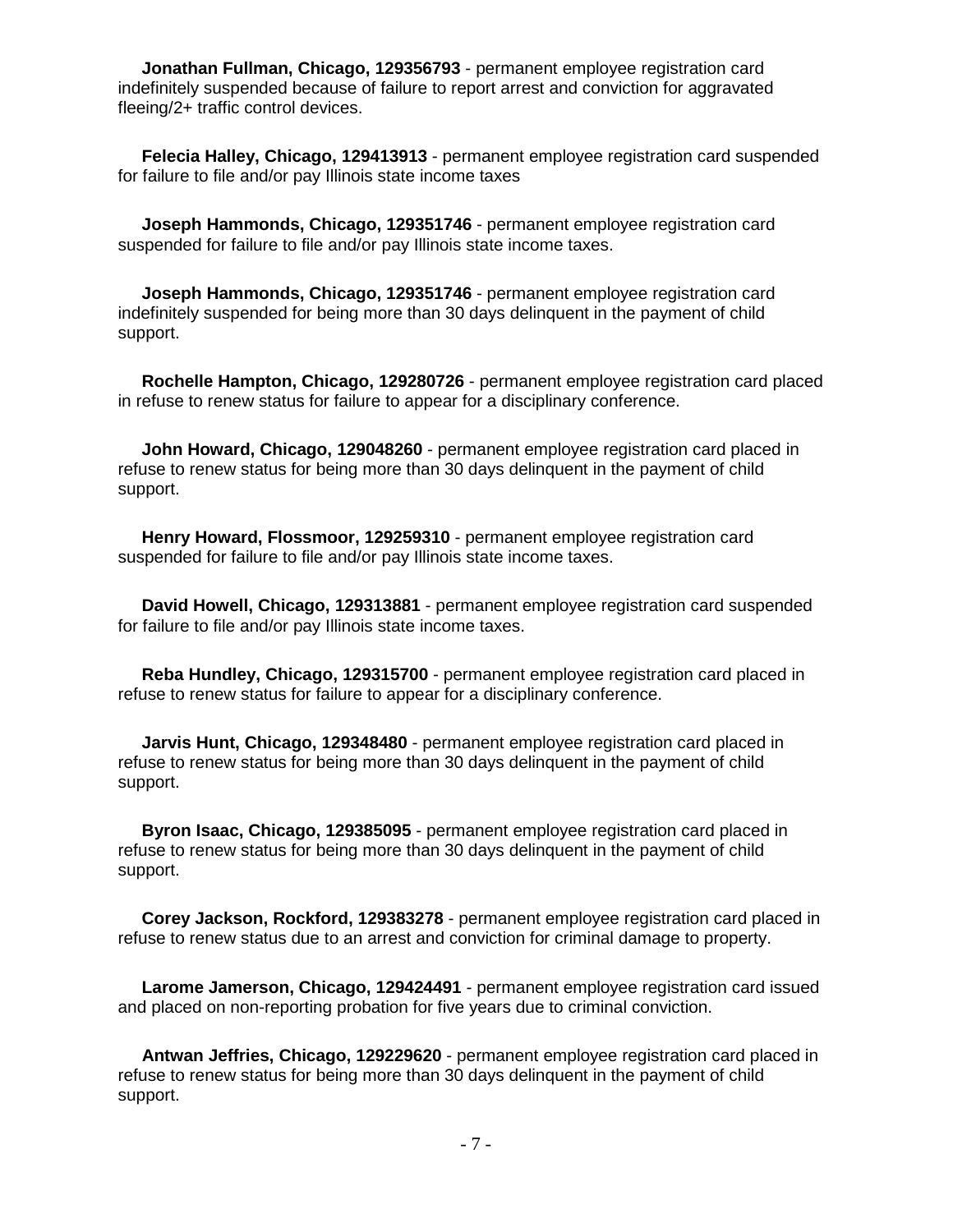**Gloria Jeffries, Chicago, 129395505** - permanent employee registration card placed in refuse to renew status due to an arrest and conviction for electronic harassment and for unlawful possession of a firearm.

 **Debra Johnson, Chicago, 129382680 –** permanent employee registration card suspended for failure to file and/or pay Illinois state income taxes.

 **Gary Johnson, Chicago, 129369539** - permanent employee registration card placed in refuse to renew status for failure to appear for a disciplinary conference.

 **Aaron Johnson, Belleville, 129305339** - permanent employee registration card suspended for failure to file and/or pay Illinois state income taxes.

 **Christopher Johnson, Peoria, 129389668** - permanent employee registration card suspended for failure to file and/or pay Illinois state income taxes.

 **Christopher Jones, Woodridge, 129354321** - permanent employee registration card placed in refuse to renew status for failure to appear for a disciplinary conference.

 **Phil Jones, Chicago, 129261595** - permanent employee registration card placed in refuse to renew status for failure to appear for a disciplinary conference.

 **Tracy Jones, Palatine, 129395380** - permanent employee registration card suspended for failure to file and/or pay Illinois state income taxes.

 **Timothy Joseph, Chicago, 129359610** - permanent employee registration card placed in refuse to renew status for being more than 30 days delinquent in the payment of child support.

 **Gregory Jurkovic, Oak Lawn, 129384348** - permanent employee registration card placed in refuse to renew status for being more than 30 days delinquent in the payment of child support.

 **Gerald Kamukama, Woodstock, 129348008** - permanent employee registration card placed in refuse to renew status for being more than 30 days delinquent in the payment of child support.

 **Austin Klimas, Robinson, 129396981** - permanent employee registration card placed in refuse to renew status due to failure to report and arrest and conviction for battery/bodily harm.

 **Johnny Kornegay, Chicago, 129348094** - permanent employee registration card placed in refuse to renew status for being more than 30 days delinquent in the payment of child support.

 **Darrell Lang, Chicago, 129247526** - permanent employee registration card placed in refuse to renew status for being more than 30 days delinquent in the payment of child support.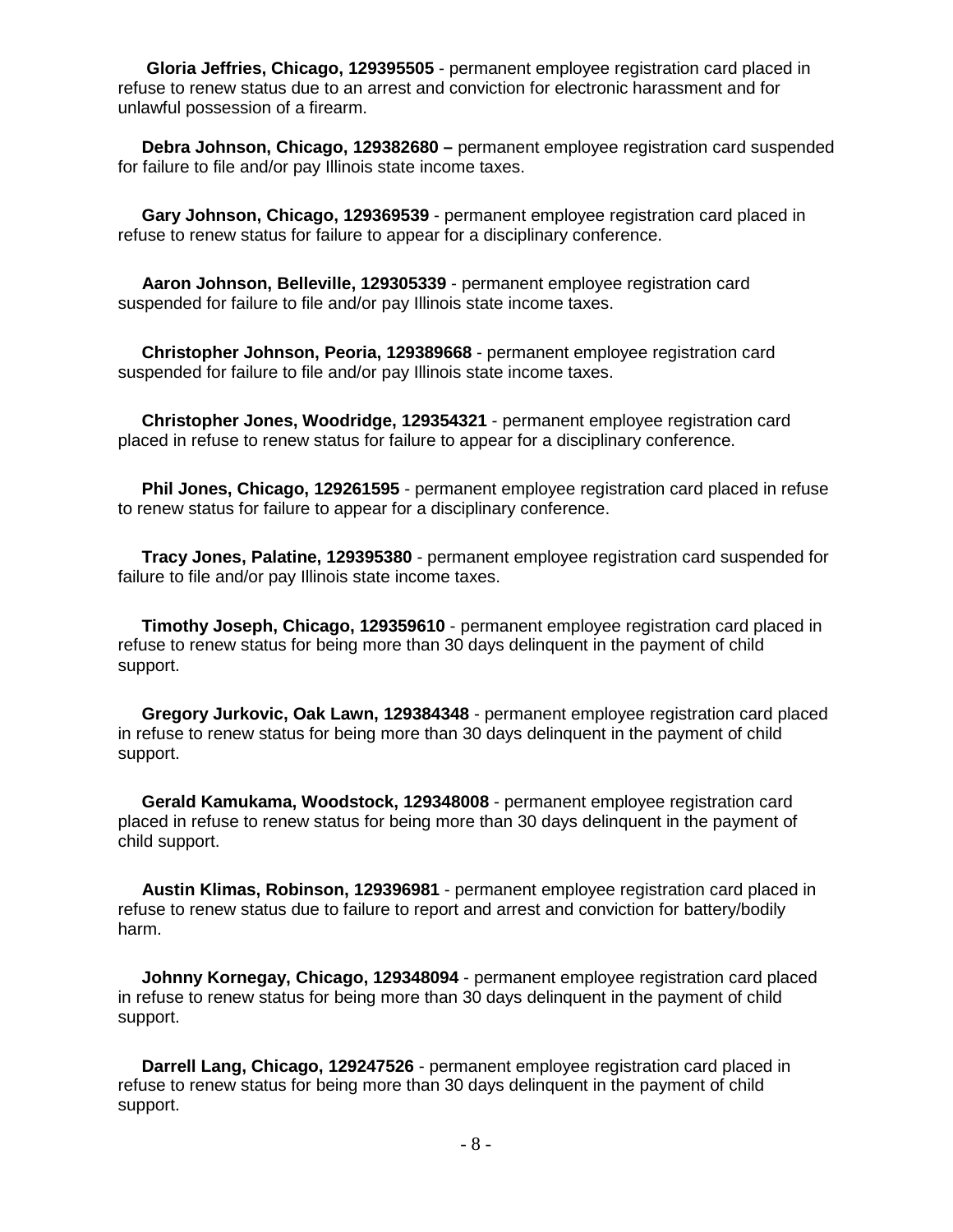**Michael Leflore, Chicago, 129424487** - permanent employee registration card issued and placed on non-reporting probation for three years due to criminal convictions.

 **Michael Lewis, Chicago, 129484489** - permanent employee registration card issued and placed on non-reporting probation for three years due to criminal convictions and failure to report.

 **William Little, Chicago, 129397841** - permanent employee registration card placed in refuse to renew status for being more than 30 days delinquent in the payment of child support.

 **Nathaniel Long, Chicago, 129309618** - permanent employee registration card placed in refuse to renew status for failure to appear for a disciplinary conference.

 **Julian Longino, Bolingbrook, 129363151** - permanent employee registration card placed in refuse to renew status for failure to appear for a disciplinary conference.

 **Dakota Mabens, Joliet, 129386062** - permanent employee registration card placed in refuse to renew status for failure to appear for a disciplinary conference.

 **Gregory Martello, Schiller Park, 129125497** - permanent employee registration card suspended for failure to file and/or pay Illinois state income taxes.

 **Javier Martinez, Chicago, 129401916** - permanent employee registration card placed in refuse to renew status for being more than 30 days delinquent in the payment of child support.

 **Andre Mason, Chicago, 129393362** - permanent employee registration card placed in refuse to renew status for being more than 30 days delinquent in the payment of child support.

 **Derrick Mathis, Chicago, 129368573** - permanent employee registration card suspended for failure to file and/or pay Illinois state income taxes.

 **Mikail McCall, Chicago, 129412622** - permanent employee registration card placed in refuse to renew status for failure to appear for a disciplinary conference.

 **Patricia McMillan, Forest Park, 129371323** - permanent employee registration card suspended for failure to file and/or pay Illinois state income taxes.

 **Paul Meeker, Wilmington, 129177544** - permanent employee registration card suspended for failure to file and/or pay Illinois state income taxes

 **Ben Minett, Chicago, 129356129** - permanent employee registration card indefinitely suspended for a minimum of two years due to criminal conviction and failure to report.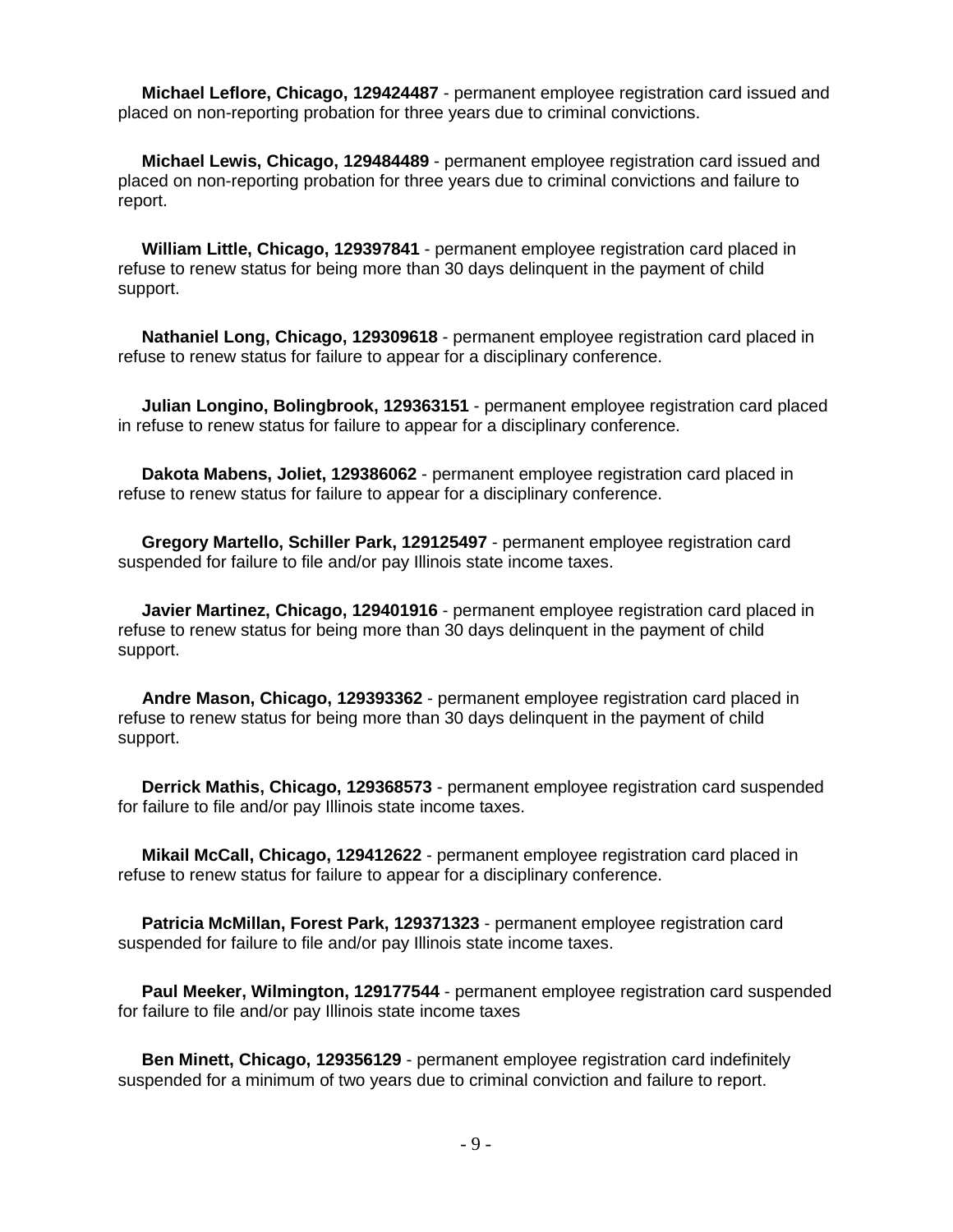**Travis Moon, Chicago, 129408489** - permanent employee registration card indefinitely suspended for being more than 30 days delinquent in the payment of child support.

 **Linda Morgan, Lynwood, 129352910** - permanent employee registration card suspended for failure to file and/or pay Illinois state income taxes

 **Raysurnet Morris, Chicago, 129307261** - permanent employee registration card suspended for failure to file and/or pay Illinois state income taxes

 **Kenneth Morris, Chicago, 129369049** - permanent employee registration card suspended for failure to file and/or pay Illinois state income taxes.

 **Adrian Mrugala, Norridge, 129396245** - permanent employee registration card placed in refuse to renew status due to failure to report an arrest and conviction for aggravated assault/use of a deadly weapon.

 **Daniel Newton, Chicago, 129381664** - permanent employee registration card placed in refuse to renew status for failure to appear for a disciplinary conference.

 **Carmelita Parker, Chicago, 129424290** - permanent employee registration card issued and placed on non-reporting probation for five years due to criminal conviction and failure to report.

 **Shawn Payton, Chicago, 129424485** - permanent employee registration card issued and placed on non-reporting probation for five years due to criminal convictions and failure to report.

 **Miltanya Pennix, Belleville, 129388564** - permanent employee registration card suspended for failure to file and/or pay Illinois state income taxes.

 **George Peterson, Harvey, 129300398 -** permanent employee registration card suspended for failure to file and/or pay Illinois state income taxes.

 **Tamra Peterson, Willowbrook, 129397652** - permanent employee registration card suspended for failure to file and/or pay Illinois state income taxes.

 **Emmaline Phillips, Chicago, 129302406** - permanent employee registration card suspended for failure to file and/or pay Illinois state income taxes

 **Jennifer Reed, Marseilles, 129348258** - permanent employee registration card placed in refuse to renew status for failure to appear for a disciplinary conference.

 **Ernest Roberson, South Holland, 129308719** - permanent employee registration card suspended for failure to file and/or pay Illinois state income taxes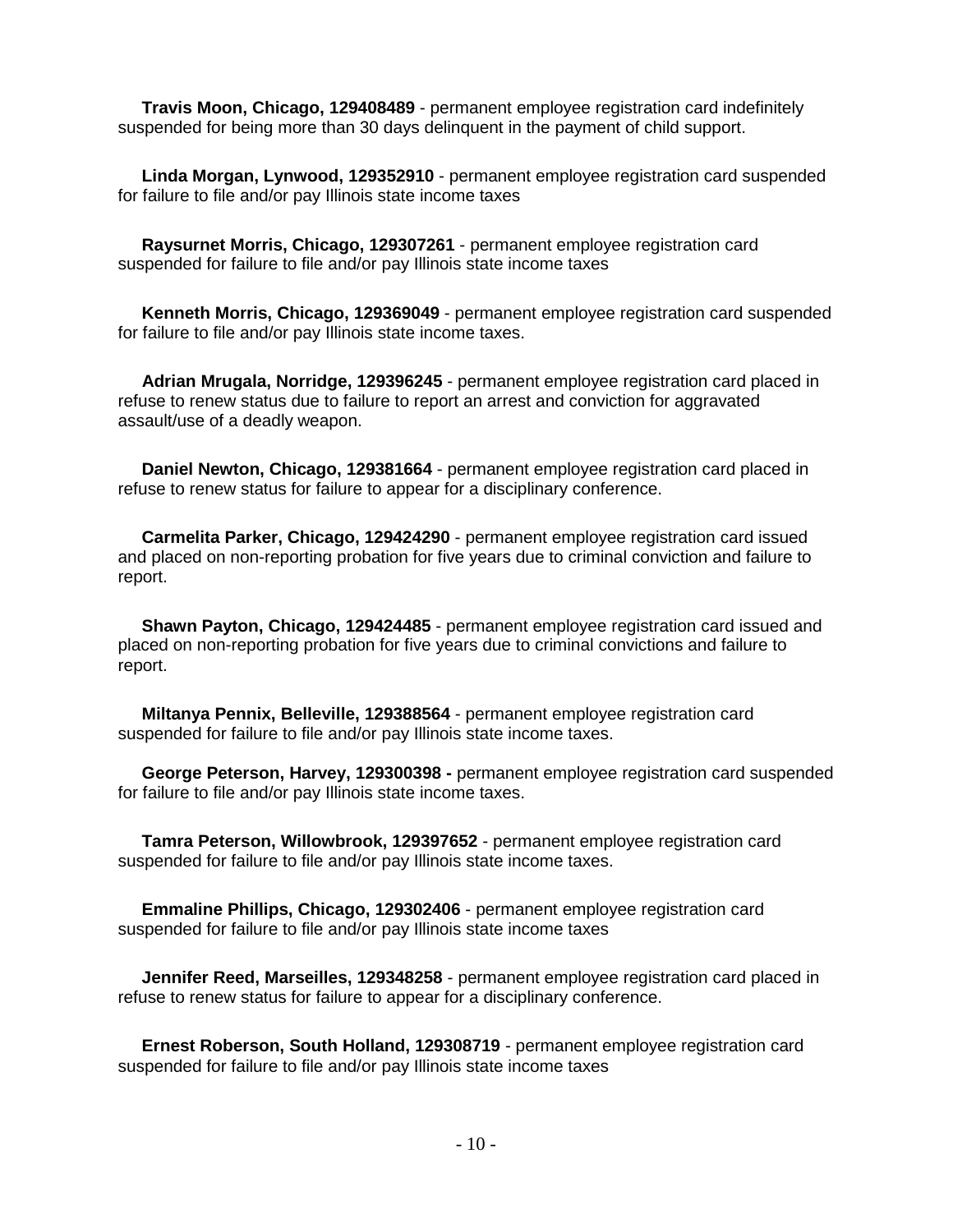**Tracy Rutherford, Chicago, 129286301** - permanent employee registration card placed in refuse to renew status for being more than 30 days delinquent in the payment of child support.

 **Maurice Sago, Champaign, 129112542** - permanent employee registration card placed in refuse to renew status due to failure to report and arrest and conviction for criminal trespass to residence.

 **Francisco Samayoa, Joliet, 129138498** - permanent employee registration card placed in refuse to renew status for being more than 30 days delinquent in the payment of child support.

 **Gilbert Sanders, Riverdale, 129378918** - permanent employee registration card placed in refuse to renew status for being more than 30 days delinquent in the payment of child support.

 **Waheek Sarkees, Chicago, 129366499** - permanent employee registration card placed on non-reporting probation for one year due to criminal conviction and failure to report.

 **Lonnel Sears, Chicago, 129365409** - permanent employee registration card suspended for failure to file and/or pay Illinois state income taxes

 **James Simovic, Shorewood, 129237288** - permanent employee registration card placed in refuse to renew stats due to failure to report an arrest and conviction for retail theft.

 **Melissa Sprinkle, Springfield, 129186752** - permanent employee registration card placed in refuse to renew status for failure to appear for a disciplinary conference.

 **Elmer Stanley, Canton, 129389074 -** permanent employee registration card suspended for failure to file and/or pay Illinois state income taxes.

 **Cory Taylor, Chicago, 129383790** - permanent employee registration card placed in refuse to renew status for being more than 30 days delinquent in the payment of child support.

 **Roosevelt Thurmond, Chicago, 129322636** - permanent employee registration card placed in refuse to renew status for being more than 30 days delinquent in the payment of child support.

 **Elvyn Tino, Vernon Hills, 129424295** - permanent employee registration card issued and placed on non-reporting probation for one year due to criminal conviction and failure to report.

 **Quin Toney, Richton Park, 129414601** - permanent employee registration card suspended for failure to file and/or pay Illinois state income taxes.

 **Terrence Tucker, Chicago, 129390067** - permanent employee registration card placed in refuse to renew status for being more than 30 days delinquent in the payment of child support.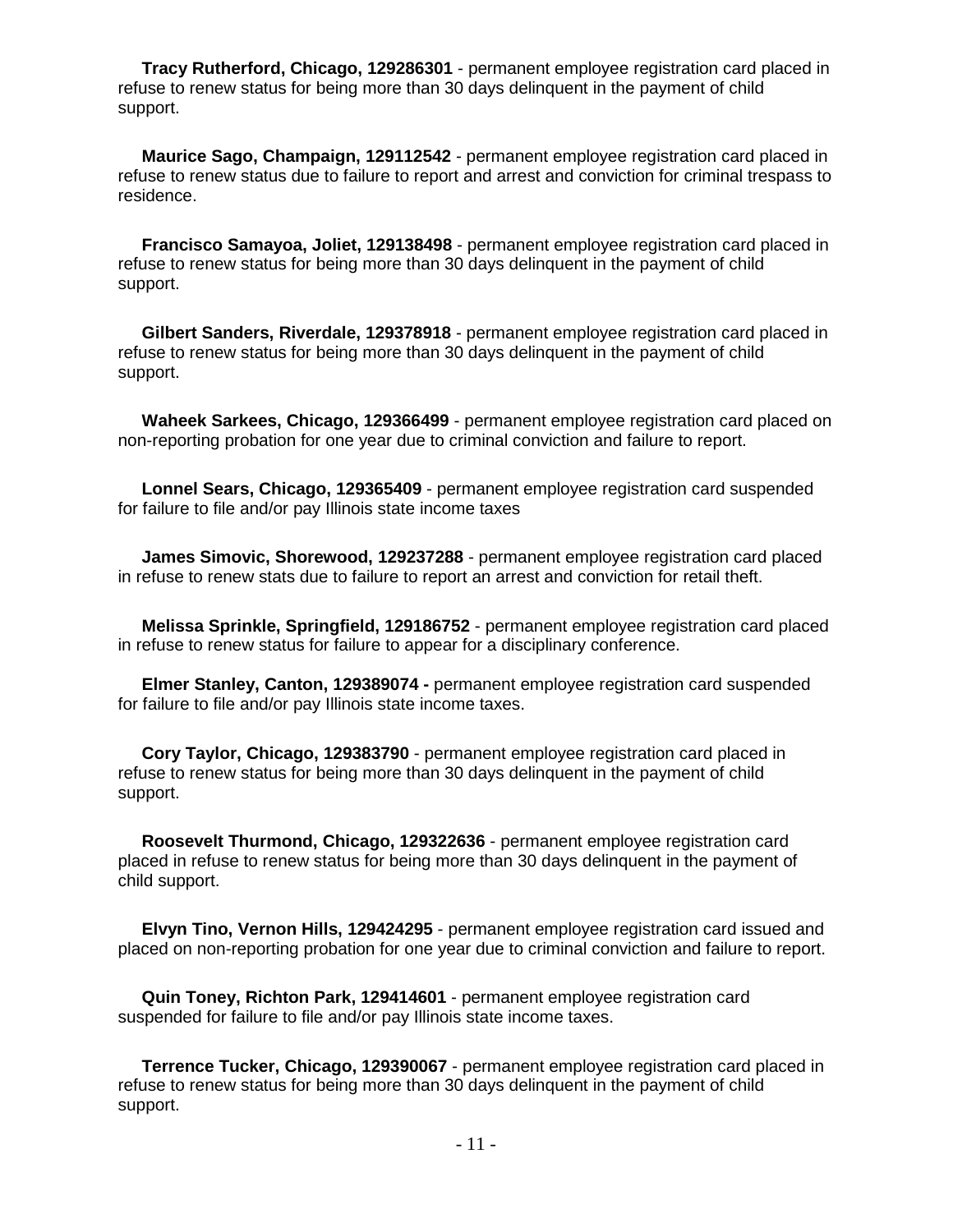**Patrick Vance, Chicago, 129424285** - permanent employee registration card issued and placed on non-reporting probation for two years due to criminal conviction and failure to report.

 **Devontae Warren, Chicago, 129403603** - permanent employee registration card suspended for failure to file and/or pay Illinois state income taxes.

 **Stephanie Warren, Chicago, 129403438** - permanent employee registration card suspended for failure to file and/or pay Illinois state income taxes.

 **Leon Washington, Chicago, 129118951** - permanent employee registration card placed in refuse to renew status for being more than 30 days delinquent in the payment of child support.

 **Demetrice Weathersby, Addison, 129400073** - permanent employee registration card suspended for failure to file and/or pay Illinois state income taxes

 **Clifford Wells, Chicago, 129398972** - permanent employee registration card placed in refuse to renew status for failure to appear for a disciplinary conference.

 **McGill West, Chicago, 129419585** - permanent employee registration card indefinitely suspended for being more than 30 days delinquent in the payment of child support.

 **Shavaughn White, Peoria, 129327929** - permanent employee registration card indefinitely suspended for being more than 30 days delinquent in the payment of child support.

 **Cornelius Williams, Chicago, 129229015** - permanent employee registration card suspended for failure to file and/or pay Illinois state income taxes.

 **Jonathan Williams, Chicago, 129386418 -** permanent employee registration card suspended for failure to file and/or pay Illinois state income taxes.

 **Julius Williamson, Chicago, 129261601** - permanent employee registration card suspended for failure to file and/or pay Illinois state income taxes.

 **Shawn Wilson, Northlake, 129213362** - permanent employee registration card placed on non-reporting probation for three years due to criminal convictions and failure to report.

 **Timotheus Winston, Chicago, 129376619** - permanent employee registration card restored to non-reporting probation for one year.

 **Louis Withers, Chicago, 129052204** - permanent employee registration card placed in refuse to renew status due to an arrest and conviction for domestic battery/bodily harm.

 **April Young, Chicago, 129410293** - permanent employee registration card suspended for failure to file and/or pay Illinois state income taxes.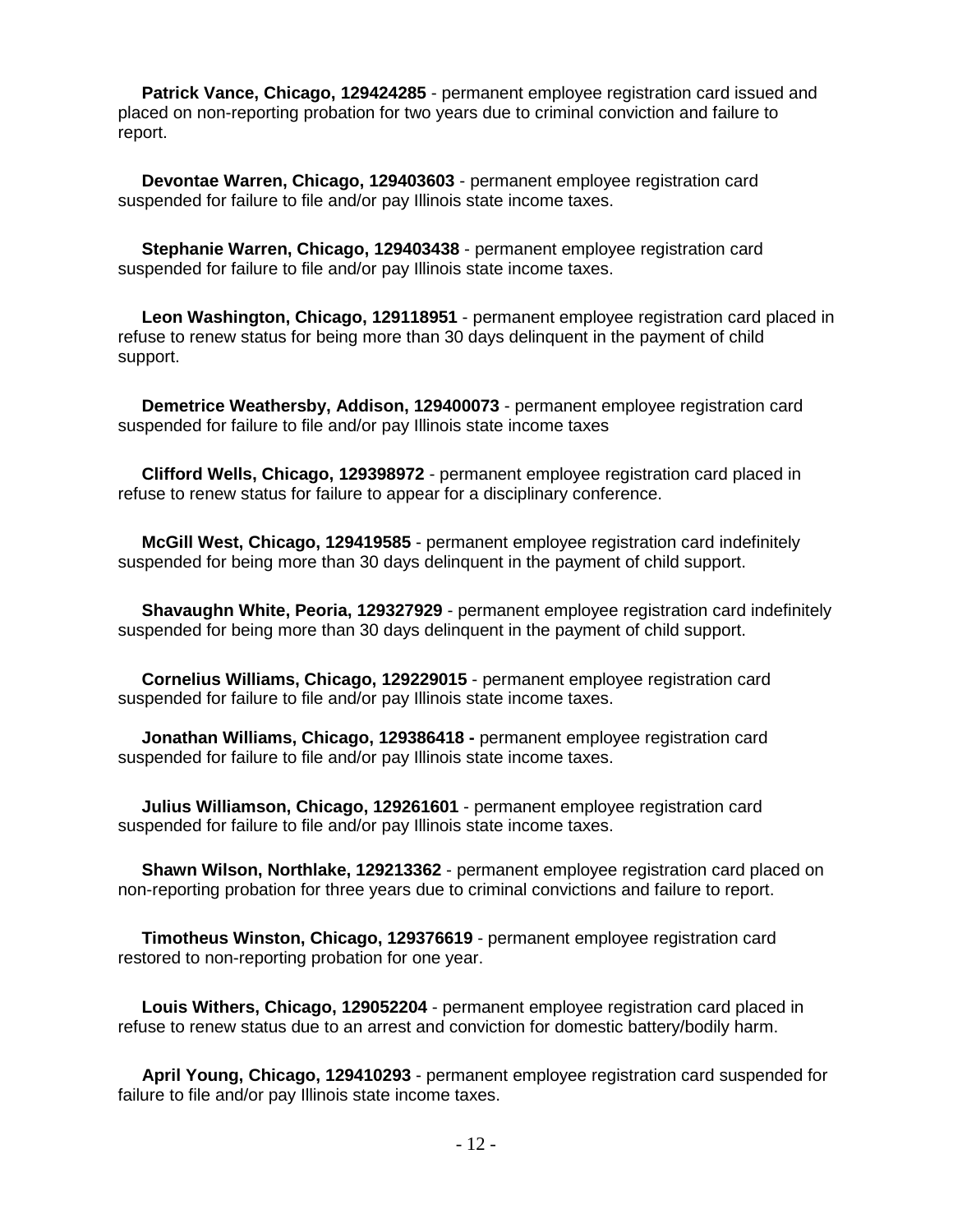**Paul Zimmerman, Pekin, 129328458** - permanent employee registration card placed in refuse to renew status for failure to appear for a disciplinary conference.

#### **FUNERAL DIRECTOR AND EMBALMER**

 **Susan Alvarez, Chicago, 034011737** - funeral director and embalmer license reprimanded and fined \$1,000 for failing to obtain a burial permit prior to the disposition of a body involving a coroner or medical examiner.

 **Selina Collins, Chicago, 033011074** - funeral director and embalmer intern license suspended for failure to file and/or pay Illinois state income taxes.

# **IL ROOFING CONTRACTORS**

 **ASAP Contracting and Roofing, Columbia, 104016023** - roofing contractor license indefinitely suspended and fined \$20,000 and **Christopher C. Bruss, Troy, 105006494**, roofing qualifying party designation revoked based on incompetence in roofing practice and unprofessional conduct.

 **Beechy's Siding & Overhang, Sullivan, 104015977** - roofing contractor license reprimanded and fined \$500 for performing work more than the scope of its license and unprofessional conduct.

#### **MARRIAGE & FAMILY THERAPY**

 **Nancy Hill, Rockford, 208app3723710** - associate marriage and family therapist license issued with reprimand due to a positive criminal history which she disclosed on her application.

#### **MEDICAL**

 **Mufatau Akinbile, Oak Brook, 036105295** - physician and surgeon license suspended for failure to file and/or pay Illinois state income taxes.

 **Arsenio Atadero, Algonquin, 036094916** - physician and surgeon license reprimanded and must complete 20 hours of CME based on allegations of over-prescribing Lovenox (Enoxaparin), an anticoagulant, resulting in gastrointestinal bleeding.

 **Anthony Conrardy, Menomonee Falls, WI, 036124893** - physician and surgeon license and controlled substance license, **336086199**, both indefinitely suspended for a minimum of two years due to sister-state disciplines in Michigan and Wisconsin as well as a federal felony conviction.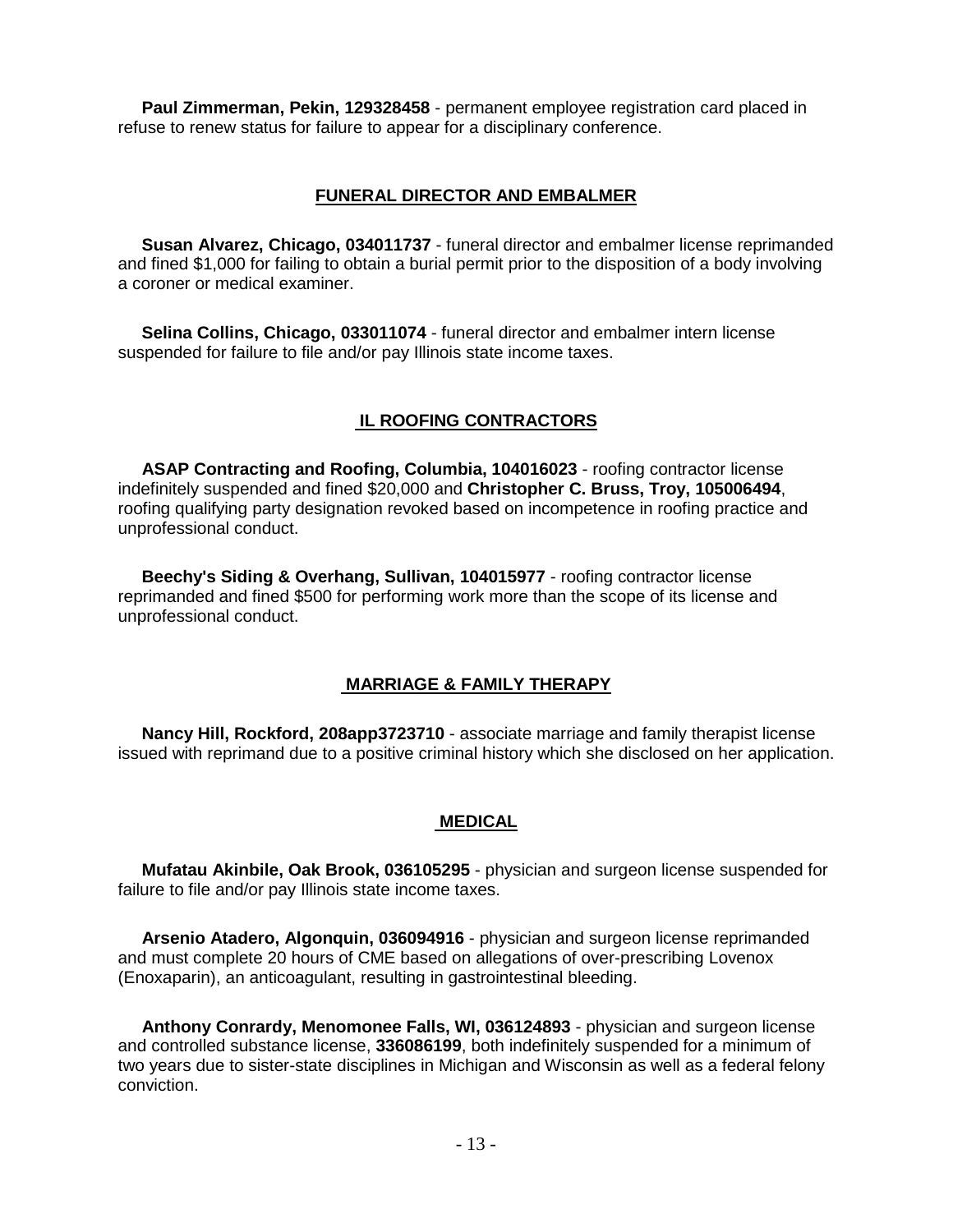**Aleksy Dobradin, Oak Brook, 036077694** - physician and surgeon license automatically, indefinitely suspended for a minimum of 12 months for violations of terms of his current Department's probation.

**John Friedrichs, Waukesha, WI, 038013223** - chiropractor license issued with reprimand based on an incident taken against his Wisconsin chiropractic physician license.

**Dhiraj Jeyanandarajan, Irvine, CA, 036136941** - physician and surgeon license placed on indefinite probation for a minimum of six months based on adverse actions taken in other states.

**Francis Kangethe, Chicago, 036085247** - physician and surgeon license placed on indefinite probation for a minimum of one year with practice monitor after his Medicare enrollment and billing privileges were revoked for three years for his felony convictions within the previous ten years for aggravated driving while under the influence of alcohol and respondent's failure to report his conviction within 30 days of the date of his felony conviction.

**James Kolar, Sycamore, 036061963** - physician and surgeon license placed on indefinite probation for a minimum of three years with practice restrictions and practice monitor and controlled substance license, **336026508**, indefinitely suspended for a minimum of 12 months, as information has come to the attention of the Department that in February 2017, respondent surrendered his DEA Registration for cause for practicing in the practice operated by the revoked physician in Riverside, Illinois and issuing multiple Schedule II controlled substance prescriptions out of said practice.

**Eduardo Ladlad, Glenview, 036046973** - physician and surgeon license suspended for failure to file and/or pay Illinois state income taxes.

**Arthur Mack, Palm Harbor, FL, 036069328** - physician and surgeon license restored with reprimand for allegations related to sister-state disciplines from Florida and Kentucky.

**Howard Martin, Waukegan, 036076603** - physician and surgeon license and controlled substance license, **336039805,** both suspended for 30 days for failure to disclose disciplines by multiple states and for his termination in the Medical Assistance Program at IDHFS on DEA renewals.

**John Moloney, Peoria, 036062835** - physician and surgeon license temporarily suspended for allegations of impairment, unprofessional conduct, improper billing, violation of patient confidentiality, improper prescribing, and failure to provide copies of medical records.

**Thomas Myers, Oak Lawn, 036062088** - physician and surgeon license placed on permanent inactive status due to voluntary retirement after insurance settlement.

**Marios Papachristou, Allison Park, PA, 036140643** - physician and surgeon license temporarily suspended after respondent inappropriately prescribed and/or authorized multiple controlled substances for individuals that were not his established patients which led to a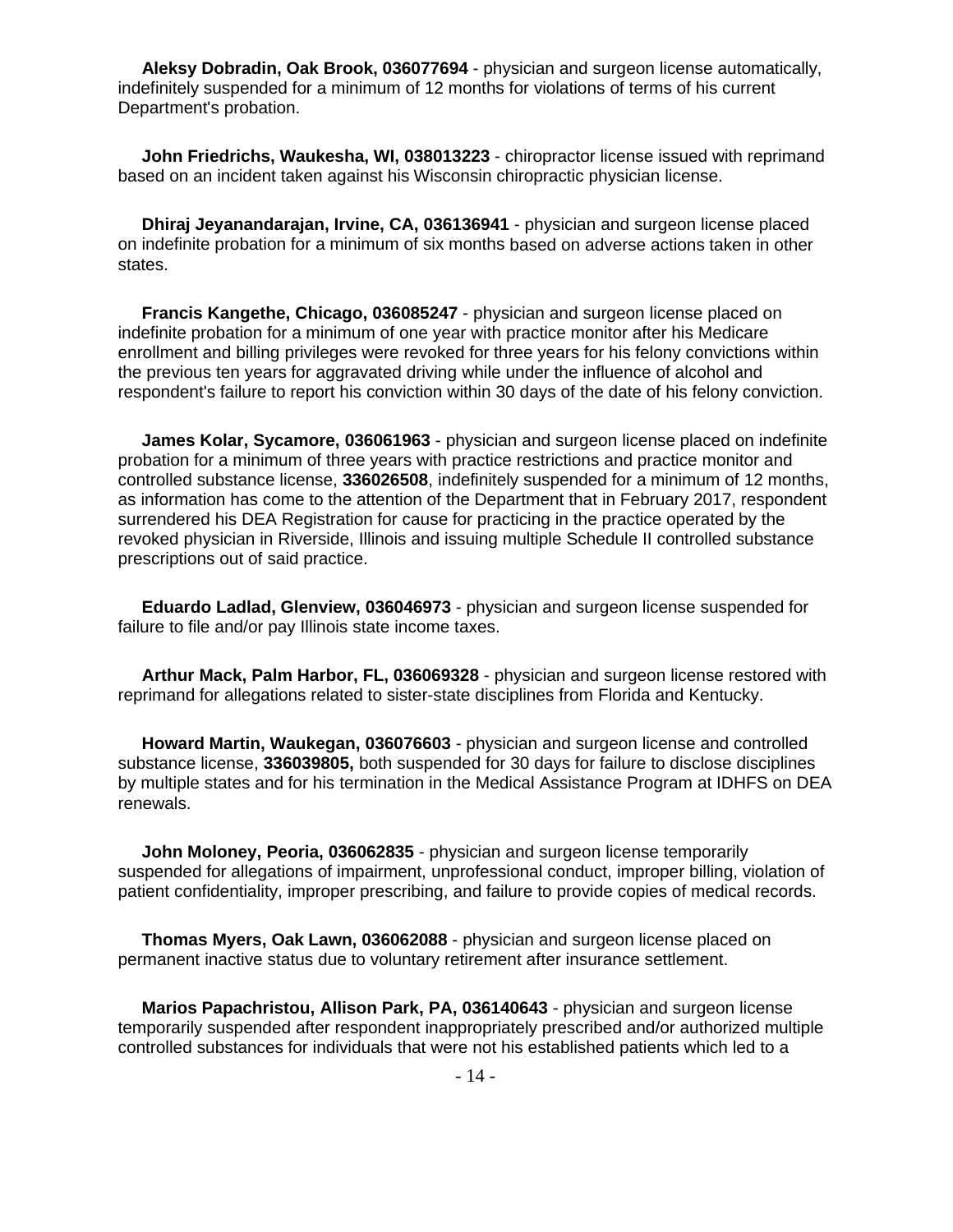temporary suspension of his Pennsylvania medical license by the Pennsylvania State Board of Medicine as well as criminal charges in the United States District Court for the Western District of Pennsylvania in the Case No. 18-84.

 **Ryan Polselli, Palm Harbor, FL, 036app3672141** – acceptance of withdrawal of application for physician and surgeon license after receipt of a written Notice of Intent to Deny License.

 **Narayanarao Ravishankar, Chicago, 036077082** - physician and surgeon license and controlled substance license, **336082268,** both temporarily suspended for engaging in sexual misconduct with patients.

 **Bodo Schneider, Steeleville, 036071559** - physician and surgeon license to remain indefinitely suspended for a minimum of 12 months for practicing medicine without a license in violation of his probation agreement.

 **Matthew Scott, Sterling, 038app3722170** – acceptance of withdrawal of application for chiropractor license after receipt of a written Notice of Intent to Deny Licensure.

 **Bahig Shehata, Brookhaven, GA, 036146292** - physician and surgeon license issued with reprimand for allegations related to sister-state discipline from Ohio in 1987.

 **Karen Taylor, Chicago, 036088651** - physician and surgeon license suspended for failure to file and/or pay Illinois state income taxes.

 **John Tysinger, Greensboro, NC, 036app3723956** – acceptance of withdrawal of application for physician and surgeon license withdrawal after receipt of a written Notice of Intent to Deny.

 **Theodore Wright, Chicago, 036065761** - physician and surgeon license indefinitely suspended for failure to file and/or pay Illinois state income taxes.

 **Terry Younger, Barrington, 036078187** - physician and surgeon license reprimanded and ordered to complete 10 hours of pre-approved continuing medical education due to Respondent's alleged use of an improper technique with loss of reduction after surgical internal fixation.

#### **NURSING**

 **Dawn Bandolik, Mount Prospect, 041245428** - registered nurse license suspended for failure to file and/or pay Illinois state income taxes.

 **Angel Boren, Carmi, 043106713** - licensed practical nurse license placed in refuse in renew status for pleading guilty to a class A misdemeanor and a class 4 felony.

 **Jessica Braun, Bethalto, 041399821** - registered nurse license indefinitely suspended for being more than 30 days delinquent in the payment of child support.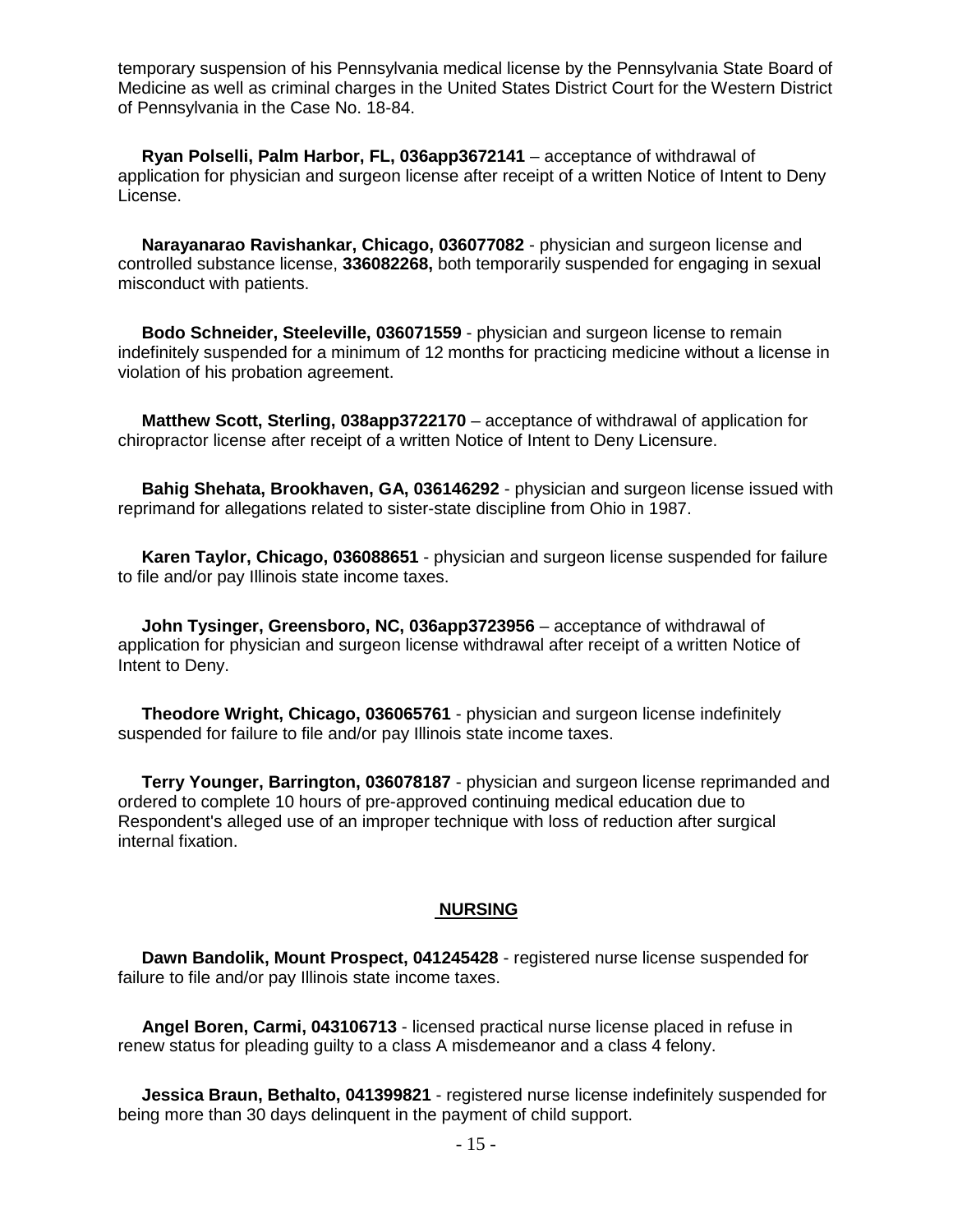**Sandra Bromann, Woodstock, 041206366** - registered nurse license placed in refuse to renew status for a 2017 sister-state discipline.

 **Nina Crisenbery, Harrisburg, 043101977** - licensed practical nurse license suspended for failure to file and/or pay Illinois state income taxes.

 **Lisa Dallio, New Lenox, 041309269** - registered nurse license placed in refuse to renew status for a 2016 sister-state discipline.

 **Sandra Delsignore, Perryville, MO, 041397860** - registered nurse license placed in refuse to renew status after her Ohio registered nurse license was disciplined due to failing to maintain adequate or accurate records and for being unable to practice safely.

 **Callie Elson, Alton, 041406184** - registered nurse license automatically, indefinitely suspended for a minimum of 12 months after violated probation.

 **Mildred Erames, River Forest, 041268377** - registered nurse license suspended for failure to file and/or pay Illinois state income taxes.

 **Breana Foster, Springfield, 041356781** - registered nurse license reprimanded because of receiving a disposition of "guilty conviction no-plea" for driving while intoxicated in Sangamon County, Illinois.

 **Lucy Fox, Bartlett, 041286155** - registered nurse license indefinitely suspended with continuing education conditions for a minimum of one year for failure to establish and maintain records.

 **Charquita Gardner, Chicago, 043070531** - licensed practical nurse license suspended for failure to file and/or pay Illinois state income taxes.

 **Patricia Gibson, Shiloh, 041171727** - registered nurse license suspended for failure to file and/or pay Illinois state taxes.

 **Carolyn Griffith, Jerseyville, 043066266** - licensed practical nurse license placed on probation for six months after she was suspended for 30 days at a facility in the state of Illinois for failure to initiate cardio pulmonary resuscitation on a resident.

 **Emin Haljiti, Chicago, 041405805** - registered nurse license restored to indefinite probation with work restrictions for a minimum of two years.

 **Chamese Hankins, Black Jack, MI, 043116184** - licensed practical nurse license suspended for failure to file and/or pay Illinois state income taxes.

 **Zack Harrison, Manor, TX, 041408057** - registered nurse license revoked for exclusion from federal programs because of loss of license to practice as a registered nurse in the State of Arizona.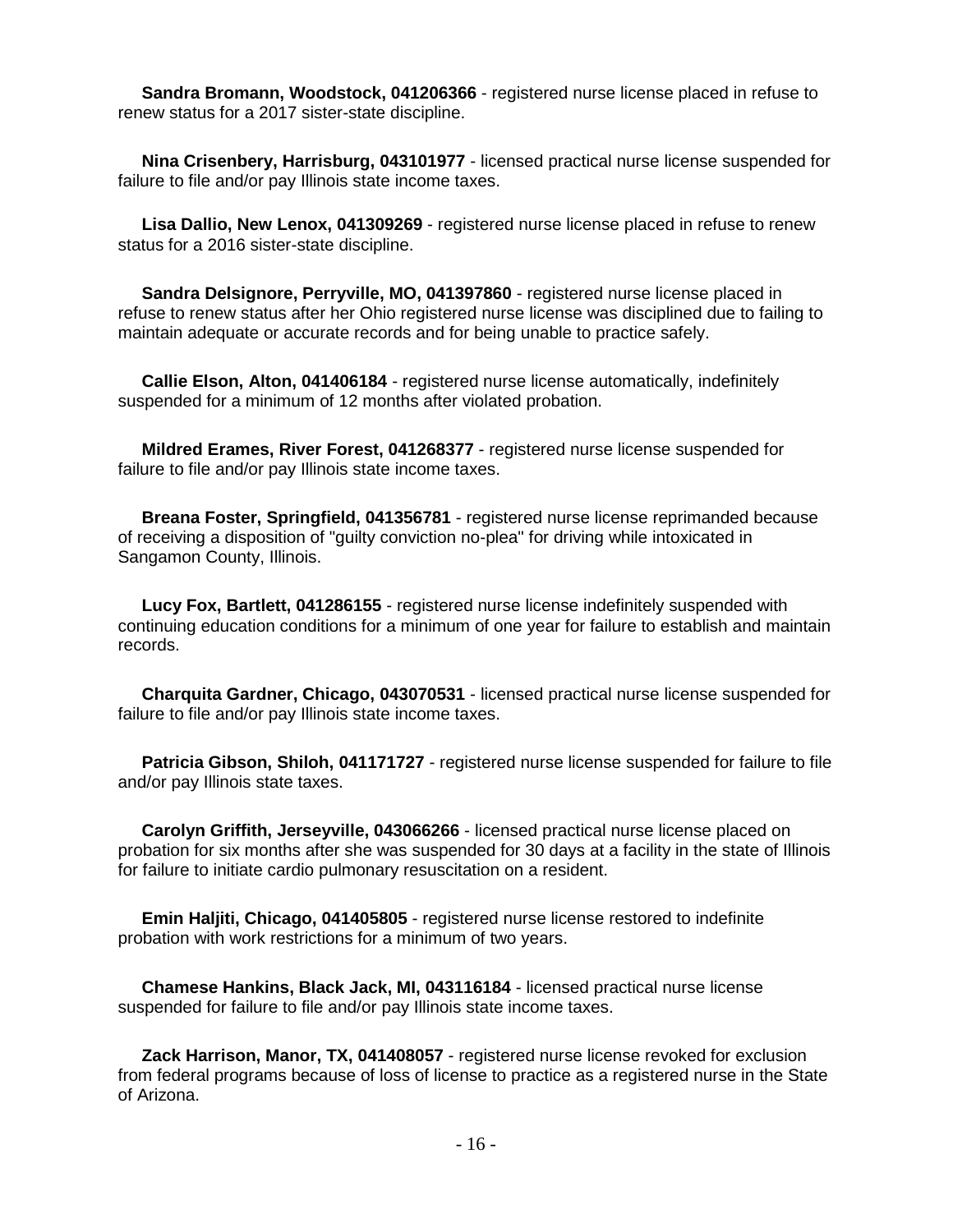**Lynn Herman, Newton, NC, 041208952** - registered nurse license placed in refuse to renew status for a 2013 sister-state discipline.

 **Peter Hubbard, Edwardsville, 041247517** - registered nurse license placed in refuse to renew status for a December 30, 2015 Order by the Arizona Board of Nursing of one- year definite suspension followed by a three-year probation for theft of narcotics from his employer and failure to report the Arizona discipline to the Department.

 **Kristine Hunstiger, Willmar, MN, 041215503** - registered nurse license placed in refuse to renew status for failing to notify the Illinois Board of Nursing of her prior discipline by the Colorado State Board of Nursing.

 **Donald Hydrick, Loves Park, 043108490** - licensed practical nurse license restored to indefinite probation for a minimum of two years effective upon payment of fees and filing of forms.

 **Barbara Jones, Mt. Vernon, 041270948** - registered nurse license restored to indefinite probation for a minimum of one year.

 **Effie Joubert, Dickinson, TX, 041328065** - registered nurse license reprimanded for a sister-state discipline from the state of Texas.

 **Paige Lott, Mesa, AZ, 041225123** - registered nurse license placed in refuse to renew status for a 2016 sister-state discipline.

 **Derril Mack, Kenosha, WI, 041399537** - registered nurse license placed in refuse to renew status for being more than 30 days delinquent in the payment of child support.

 **Donna Mankinen, Beloit, WI, 043088760** - licensed practice nurse license placed in refuse to renew status for testing positive for drug use.

 **Sandra Mannella, Mt. Prospect, 041173325** - registered nurse license placed on indefinite probation for a minimum of two years for reporting to work while under the influence of alcohol, refusing to drug test and immediately resigning.

 **Nathaniel Mosco, Marion, IN, 041443606** - registered nurse license indefinitely suspended due to a sister-state discipline.

 **Sandra Muchow, Dubuque, IA, 041339171** - registered nurse license fined \$200 for a discipline from the state of Iowa board of nursing.

 **Karen Nambo, Rockford, 041368248** - registered nurse license reprimanded for failure to establish and maintain records of patient care and treatment of a patient and the fetus/infant involving an incident from December 2011. In August 2017, a Medical Malpractice Payment Report was made to the National Practitioners Data Bank on behalf of the respondent.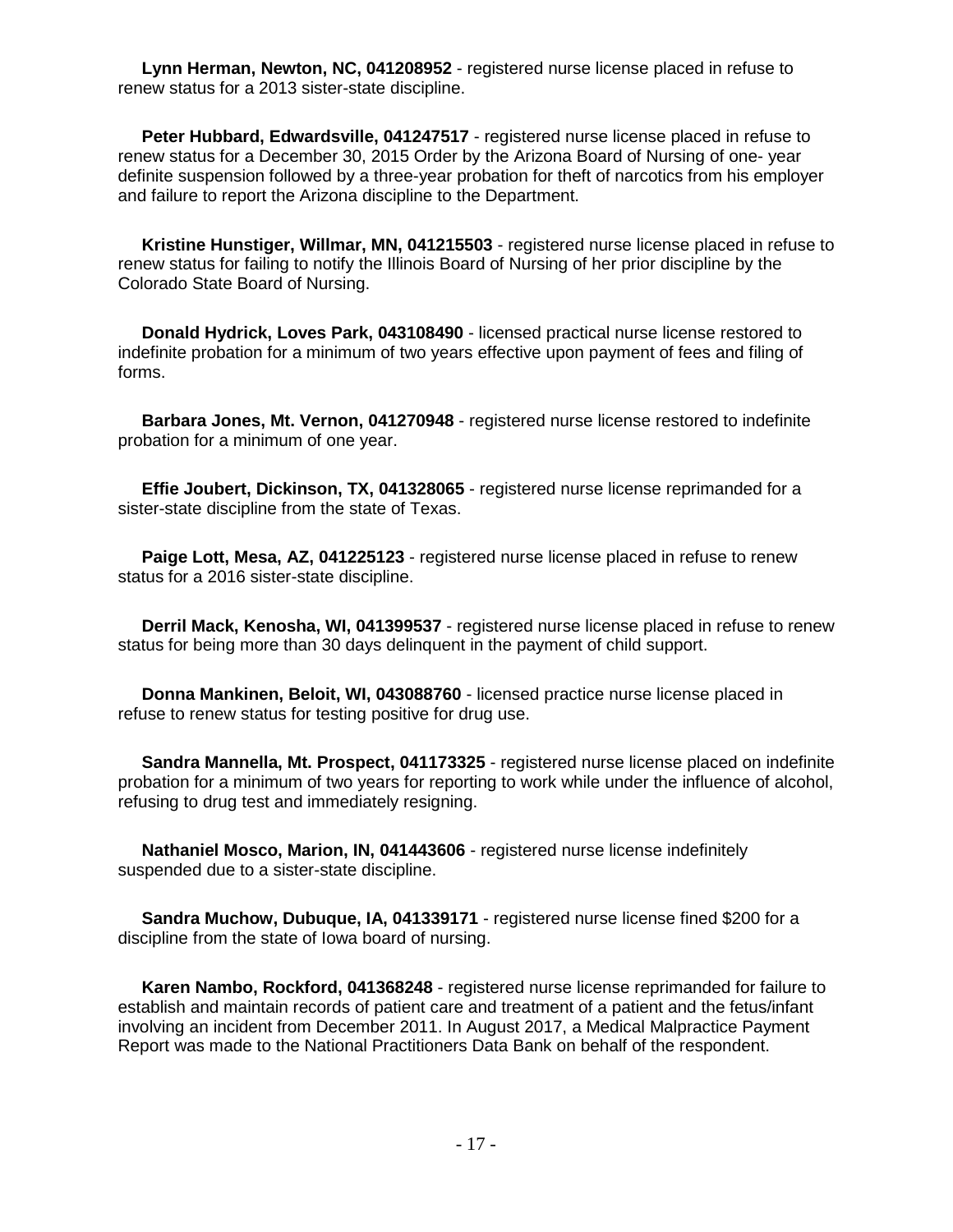**Maureen O'Brien, Mosinee, WI, 041355576** - registered nurse license indefinitely suspended for a minimum of six months for failing to appear and answer a complaint after she self-reported a substance use disorder and that she had taken Dilaudid from her employer, Palos Heights Hospital in Palos Heights, Illinois.

 **Connie Patterson, Calumet City, 209005231** - advanced practice nurse and registered nurse license, 041341558, both revoked due to a sister-state discipline in the state of Texas for prescribing approximately 5,100 dangerous cocktail drugs without conducting appropriate medical assessment.

 **Kara Perry, La Grange Park, 041192173** - registered nurse license suspended for failure to file and/or pay Illinois state income taxes.

 **Jessica Pyszka-Pigg, Alton, 041351820** - registered nurse suspended for failure to file and/or pay Illinois state income taxes.

 **Karim Raimbekov, Wheeling, 041377949** - registered nurse license automatically, indefinitely suspended for a minimum of 12 months due to Respondent's violation of a Care, Counseling and Treatment Agreement.

 **Michelle Reed, Mokena, 043081635** - licensed practical nurse license suspended for failure to file and/or pay Illinois state income taxes.

 **Tiatussa Rees, Granite City, 041397354** - registered nurse license indefinitely suspended for a 2016 sister-state discipline.

 **Andrea Regalado, Rock Falls, 043111272** - licensed practical nurse license reprimanded based on her guilty plea to Unlawful Possession of a Controlled Substance.

 **Sharon Rinaldi, Inverness, 041162513** - registered nurse license and **071005534**, clinical psychologist license both indefinitely suspended because Respondent did not submit a response to the Notice of Intent to Issue Indefinite Suspension Order within 20 days.

 **Jorge Salazar, Ballwin, MO, 041448218** - registered nurse license fined \$100 for orders from the State of Missouri Board of Nursing.

 **Melinda Schertz, Peoria, 043119650** - licensed practical nurse license revoked indefinitely for a minimum of two years because of having pled guilty to felony criminal abuse or neglect of an elderly person.

 **Latasha Sidener, Calumet Park, 041356024 -** permanent employee registration card suspended for failure to file and/or pay Illinois state income taxes.

 **Robin Simpson, Benson, 041280569** - registered nurse license placed in refuse to renew status for being more than 30 days delinquent in the payment of child support.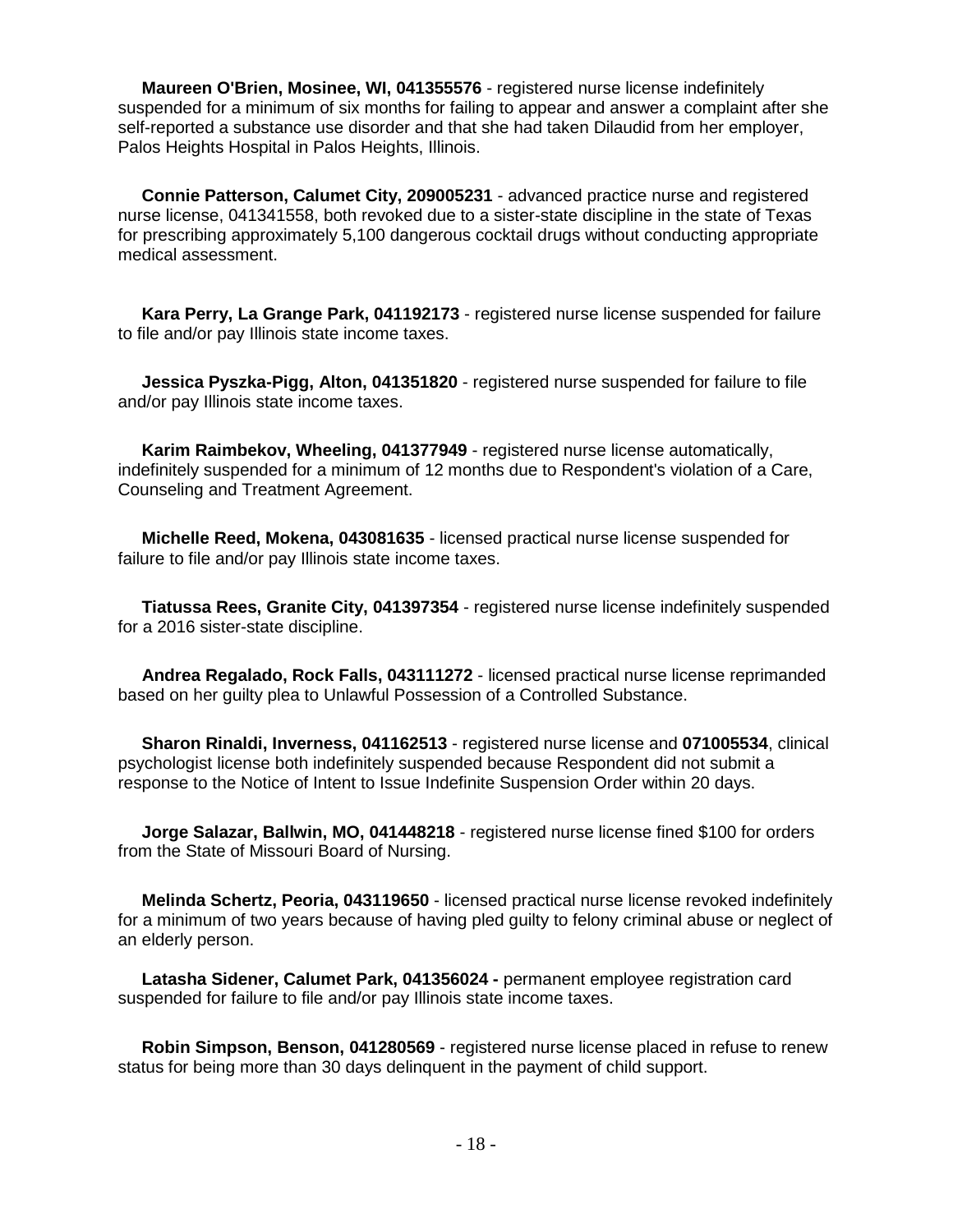**Adora Tenorio, Travis AFB, CA, 041280132** - registered nurse license placed in refuse to renew status due to a three year probation order entered on August 4, 2016, by the California Board of Nursing based on a criminal conviction for child endangerment and cruelty for leaving her four year old daughter home alone who was found by police naked under a blanket in a house that was dirty, unkempt, smelled of urine and had moldy carpets and dirty clothes strewn throughout, and for failing to report the California Board of Nursing probation and criminal conviction to the Department.

 **Melissa Traub, Murphysboro, 041356111** - registered nurse license placed in refuse to renew status for being more than 30 days delinquent in the payment of child support.

 **Monica White, Chicago, 043117780** - licensed practical nurse license suspended for failure to file and/or pay Illinois state income taxes.

 **Hilleary Wilkins, Fairmount, 041348332** - registered nurse license indefinitely suspended for being more than 30 days delinquent in the payment of child support.

 **Hilleary Wilkins, Fairmount, 043089957** - licensed practical nurse license indefinitely suspended for being more than 30 days delinquent in the payment of child support.

 **Latoya Williams, Chicago, 043116011** - licensed practical nurse license suspended for failure to file and/or pay Illinois state income taxes.

 **De Ana Zamora, Hazel Crest, 043112409** - licensed practical nurse license suspended for failure to file and/or pay Illinois state income taxes.

#### **NURSING HOME ADMINISTRATOR**

 **Seth Gillman, Lincolnwood, 044006116** - nursing home administrator license indefinitely suspended because Respondent did not submit a response to the Notice of Intent to Issue Indefinite Suspension Order with 20 days.

#### **PHARMACY**

 **ACS Pharmaceuticals, Chicago, 004002512** - licensed wholesale distributor license indefinitely suspended for a minimum of two years for compounding without an FDA registration or a pharmacy license.

 **Amex Pharmacy, Melbourne, FL, 054016601** - pharmacy license reprimanded due to an adverse action taken against its pharmacy license in the state of Florida.

 **Jordan Boatman, Caseyville, 049212414** - pharmacy technician license suspended for failure to file and/or pay Illinois state income taxes.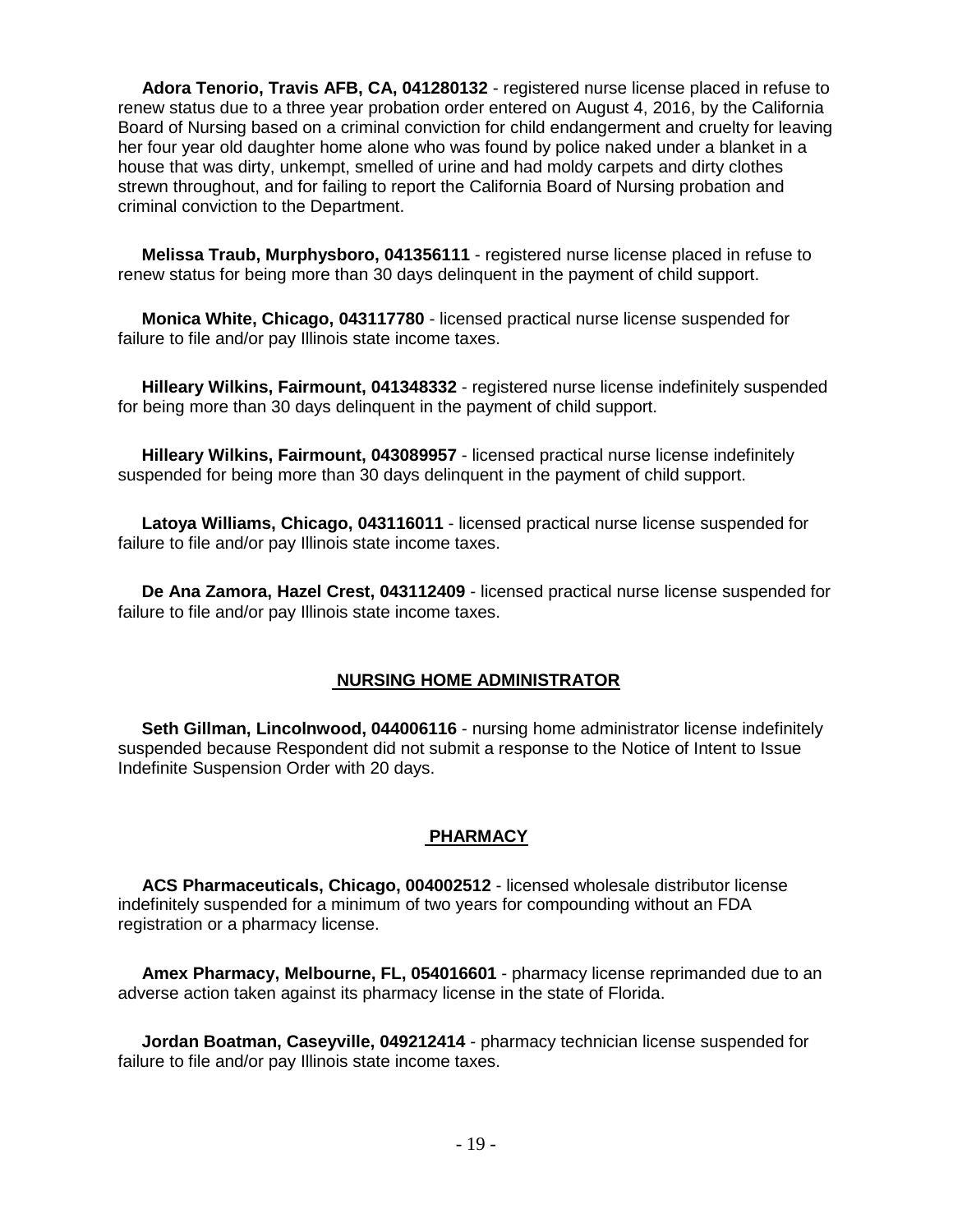**Halee Colclasure, Springfield, 049204470** - pharmacy technician license placed in refuse to renew status due to her engaging in the diversion of controlled substances.

 **Casey Collins, Freeburg, 049207552** - pharmacy technician license revoked based on unprofessional conduct and theft of controlled substances from her employer.

 **Jagga Grandhi, Elgin, 051034034** - pharmacist license must remain on indefinite probation with work restrictions for an extended two years.

 **Patrice Hayes, Chicago, 049145617** - pharmacy technician license revoked due to diversion of controlled substances while employed as a pharmacy technician.

 **Antwan Jeffries, Chicago, 049098082** - pharmacy technician license placed in refuse to renew status for being more than 30 days delinquent in the payment of child support.

 **Brandy Labruyere, Evansville, 049249363** - pharmacy technician license placed in refuse to renew status for being more than 30 days delinquent in the payment of child support.

 **Marian Respiratory Care Inc, Daphne, AL, 054018860** - pharmacy license reprimanded due to an adverse action taken against its pharmacy license in the state of Alabama.

 **Belanesh Martin, Forest Park, 049148297** - pharmacy technician license suspended for failure to file and/or pay Illinois state income taxes.

 **Physicians Community Pharmacy Inc, Oak Forest, 054017516** - pharmacy license revoked and fined \$10,000 due to multiple violations of the Illinois Pharmacy Practice Act and the Illinois Controlled Substance Act that were discovered during a department inspection.

 **Breanna Pickett, Venice, 049238981** - pharmacy technician license suspended for failure to file and/or pay Illinois state income taxes.

 **Jessica Redell, Chicago, 049138276** - pharmacy technician license reprimanded for contributing to the loss of a disputed amount of Hydrocodone.

 **Rhonda Reed, Rantoul, 049156707** - pharmacy technician license suspended for failure to file and/or pay Illinois state income taxes.

 **Joyce Senese, Chicago, 049127468** - pharmacy technician license revoked due to her engaging in the diversion of controlled substances.

 **Scott Walther, Belleville, 051039968** - pharmacist license fined \$3,000 due to forging, filling, and dispensing fraudulent prescriptions for non-controlled medications for personal use.

 **Jennifer Windrow, Rockford, 049221491** - pharmacy technician license revoked based on unprofessional conduct and theft of controlled substances from her employer.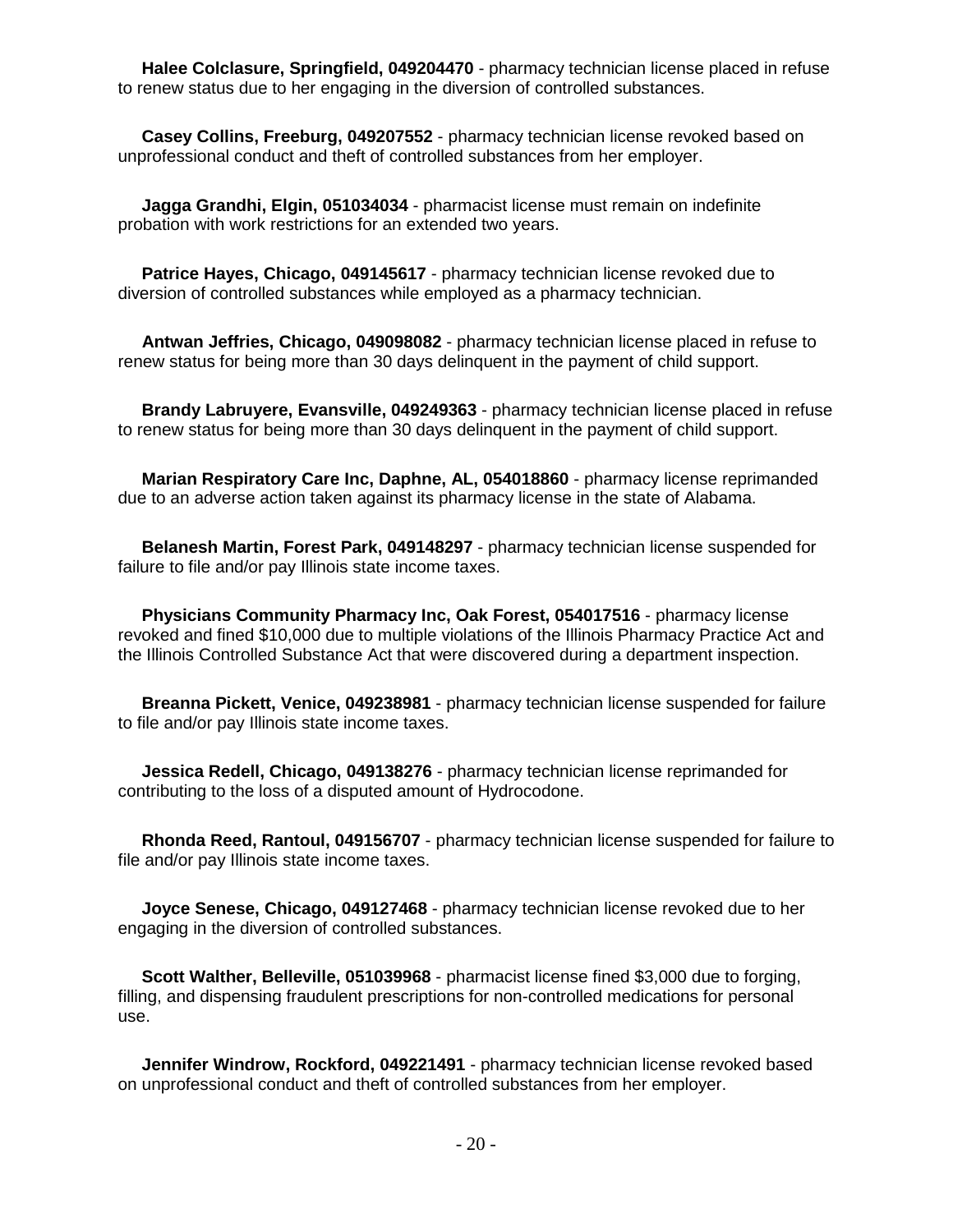#### **PHYSICAL THERAPY**

 **Kathy Monda, Arlington Heights, 070019807** - licensed physical therapist license placed in refuse to renew status due to disciplinary action by the Arizona Board of Physical Therapy.

**John Vanderbilt, Auburn, CA, 070010522** - licensed physical therapist license placed in refuse to renew status due to sister-state discipline in the state of California related to recordkeeping and inadequate supervision or delegation of duties.

# **PROFESSIONAL COUNSELOR**

 **Tiaressa Doyle, Chicago Ridge, 180010643** - licensed clinical professional counselor license suspended for failure to file and/or pay Illinois state income taxes.

 **Stephanie Sinnett, Gilberts, 180008728** – licensed clinical professional counselor license permanently surrendered because she engaged in a sexual dual relationship with a current client.

# **PUBLIC ACCOUNTANT**

 **Mark Jason, Chicago, 065015338** - licensed certified public accountant license suspended for failure to file and/or pay Illinois state income taxes.

# **SHORTHAND REPORTER**

 **Kim Kocimski, Countryside, 084004610** - certified shorthand reporter license suspended for failure to file and/or pay Illinois state income taxes.

#### **SOCIAL WORKER**

 **Christy Lenhardt, South Elgin, 149003969** - clinical social worker license temporarily suspended pending the completion of the criminal proceedings, due to failure to comply with the terms of an Order Requiring Presence of Chaperone During Patient Encounters.

# **SPEECH-LANGUAGE PATHOLOGY AND AUDIOLOGY**

 **Kristin Esia, Schaumburg, 146007625** - speech language pathologist license suspended for failure to file and/or pay Illinois state income taxes.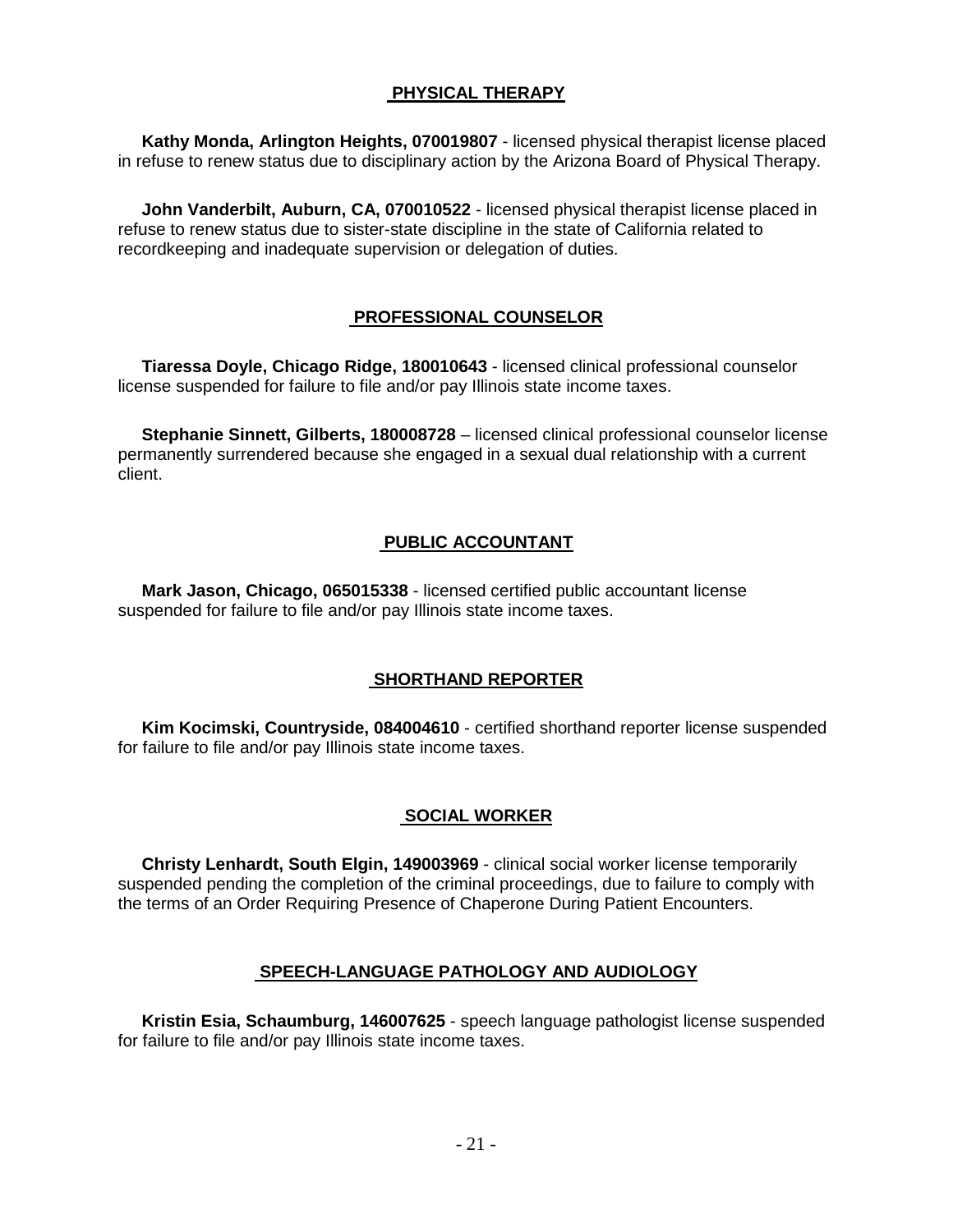#### **SURGICAL ASSISTANT AND TECHNOLOGIST**

 **Zauher Mahalati, Largo, FL, 238000405** - registered surgical assistant license placed in refuse to renew status based on the Florida Board of Nursing March 17, 2015, corrected final order that revoked his Florida certified nurse assistant license for holding himself out as a medical doctor and using the credentials M.D. on his business cards and the internet, without being licensed as a medical doctor in Florida.

#### **VETERINARY**

 **Cameron Elits, Wonder Lake, 090008758** - veterinarian license placed in refuse to renew status for engaging in unprofessional conduct exhibited by two spaying surgeries performed by respondent that resulted in a failed surgery and internal bleeding.

# **DIVISION OF REAL ESTATE**

#### **APPRAISAL**

 **Charles Walsh, Cary, 556001252** - certified residential real estate appraiser indefinitely suspended for a minimum period of 12 months and fined \$9,000 for violating a provision of the Real Estate Appraiser Licensing Act of 2002 or its implementing rules, engaging in dishonorable, unethical or unprofessional conduct and failing to cooperate fully with a Department investigation.

#### **AUCTIONEER**

 **Bruce Anderson, Orion, 440000643** – real estate auctioneer license suspended for six months and fined \$1,000 for failure to complete continuing education prior to renewing his license and for stating on his renewal application that he had completed the education or was exempt from completing the continuing education.

 **Brian Nalley, Red Oak Texas, 441002055** – real estate auctioneer license fined \$500 for failure to complete continuing education prior to renewing his license and for stating on his renewal application that he had completed the education.

 **Marc Stauder, Pana, 441001486** - real estate auctioneer license suspended for failure to file and/or pay Illinois state income taxes.

#### **HOME INSPECTOR**

 **Michael Gorell, Streamwood, 450010824** – licensed home inspector license indefinitely suspended and fined \$1,000 for failure to satisfy continuing education requirements for two licensing periods and for representing on his renewal applications that he had, in fact, completed the required continuing education.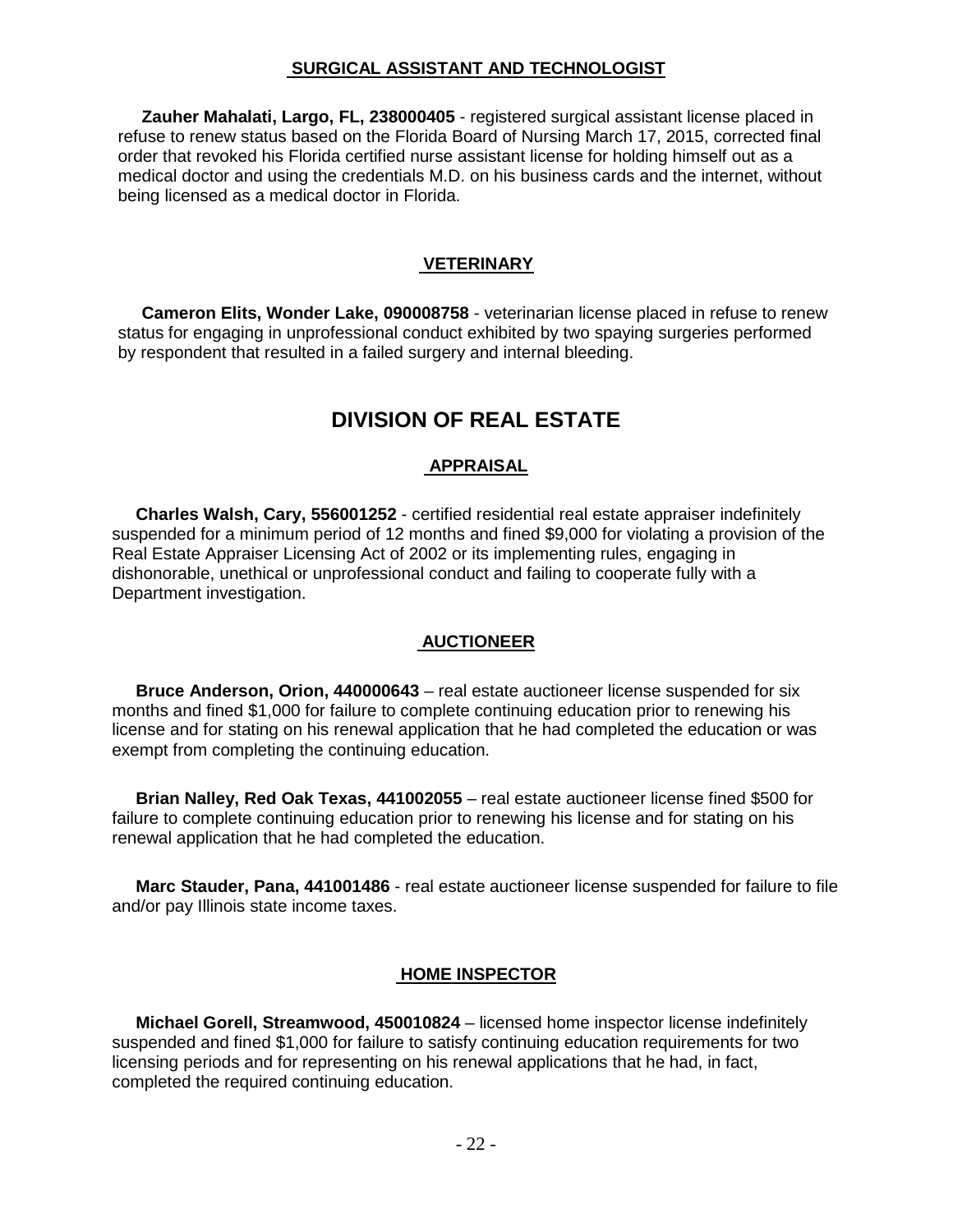**Paul Outlaw, Chicago, 450003738** – licensed home inspector license indefinitely suspended and fined \$1,000 for failure to satisfy continuing education requirements for two licensing periods and for representing on his renewal application that he had, in fact, completed the required continuing education.

#### **REAL ESTATE**

 **Paula Avenaim, Deerfield, 475176557** - real estate broker license suspended for failure to file and/or pay Illinois state income taxes.

 **Lori Bernard, Naperville, 475136340** - real estate broker license suspended for failure to file and/or pay Illinois state income taxes.

 **Sherrii Boggs, Oak Park, 475143286** - real estate broker license suspended for one year, fined \$5,000 and ordered to complete an ethics class for showing a buyer she represented a property, and submitting an offer on a property which was under contract (but not owned at the time) by an entity in which respondent had a direct or indirect interest.

 **Miguel Chacon, Chicago, 471017076** - real estate managing broker license suspended for failure to file and/or pay Illinois state income taxes.

 **Serafin Chavez, Chicago, 473014301** - real estate leasing agent license suspended for failure to file and/or pay Illinois state income taxes

 **Michael Dunn, Rockford, 475143825** - real estate broker license fined \$750 for failure to complete continuing education prior to renewing his license and for stating on his renewal application that he had completed the education.

 **Todd Fike, Evanston, 475152591** - real estate broker license suspended for failure to file and/or pay Illinois state income taxes.

 **Angela Foster, Lansing, 473012844** - real estate leasing agent license suspended for failure to file and/or pay Illinois state income taxes.

 **Gregory David Lee, Chicago, 473016032** - real estate leasing agent license suspended for failure to file and/or pay Illinois state income taxes.

 **Mandy Jo Lewandowski, North Barrington, 475114833** - real estate broker license suspended for failure to file and/or pay Illinois state income taxes.

 **Matthew Lewandowski, Elmhurst, 475142316** - real estate broker license suspended for failure to file and/or pay Illinois state income taxes.

 **Nadir Malley, Orland Park, 471007341** - real estate managing broker license suspended for failure to file and/or pay Illinois state income taxes.